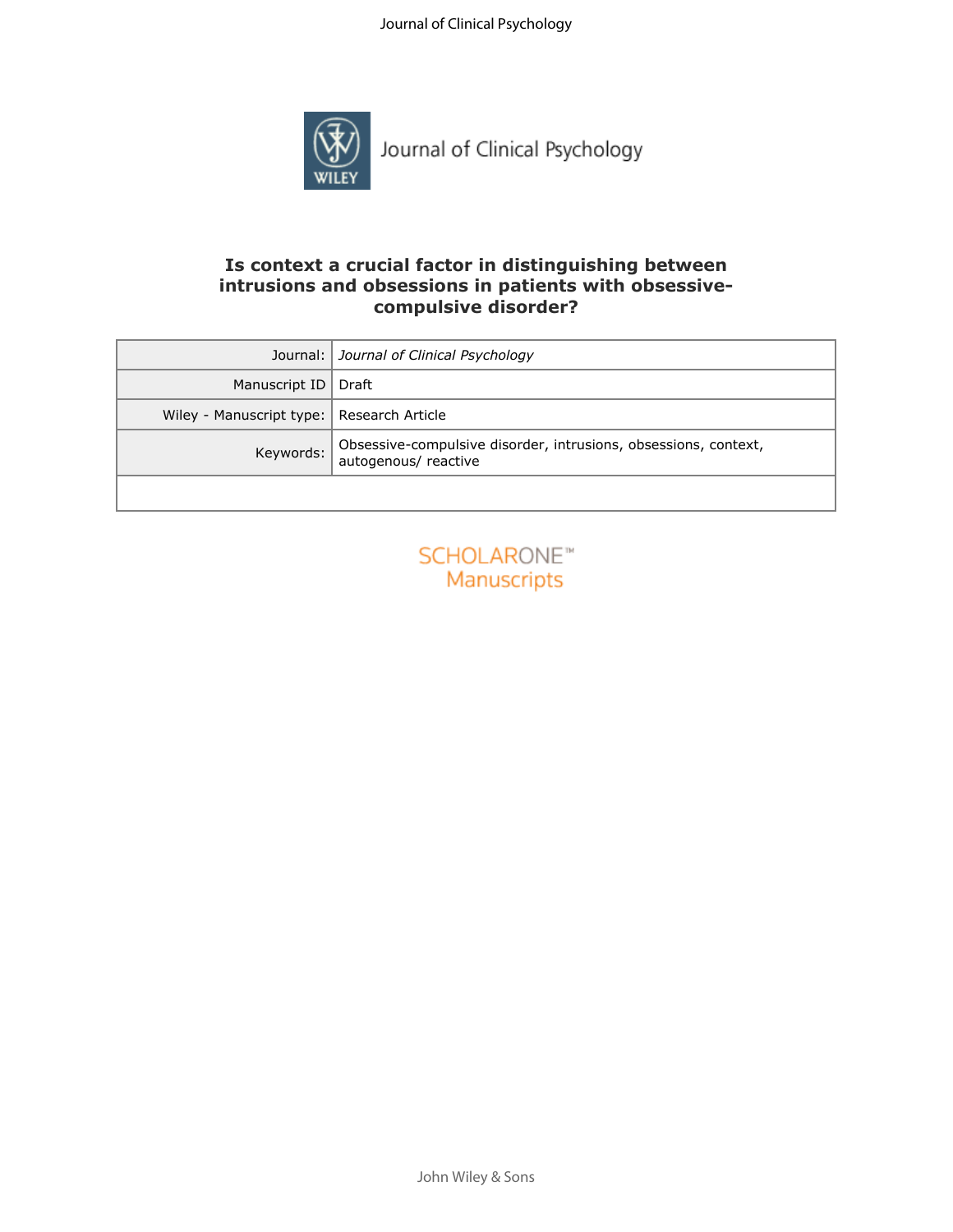$\mathbf{1}$ 

## **Title**

Is context a crucial factor in distinguishing between intrusions and obsessions in patients with obsessive-compulsive disorder?

#### **Abstract**

that differ in the context where they occur<br>
ifferent moments, the context of the occur<br>
iixty-eight patients with OCD completed<br>
g obsession and intrusion. Results:<br>
were associated with experiencing negative<br>
rere more l Objective: Some cognitive models of obsessive-compulsive disorder (OCD) posit that intrusions exist on a continuum with obsessions; others consider that they may be unrelated phenomena that differ in the context where they occur. We aimed to examine and compare, at two different moments, the context of the occurrence of intrusions and obsessions. Method: Sixty-eight patients with OCD completed an interview appraising their most upsetting obsession and intrusion. Results: At their onset, the obsessions/intrusions were associated with experiencing negative emotional states and life events, and they were more likely to appear in "inappropriate" contexts. The context of the obsessions/intrusions differed the last time they were experienced. Autogenous obsessions/intrusions occurred more frequently in contexts with an indirect link. Conclusions: The context distinguishes between intrusions and obsessions, not when they emerge, but when the obsession is already established. The results support that there is a continuum or progression from intrusions to obsessions.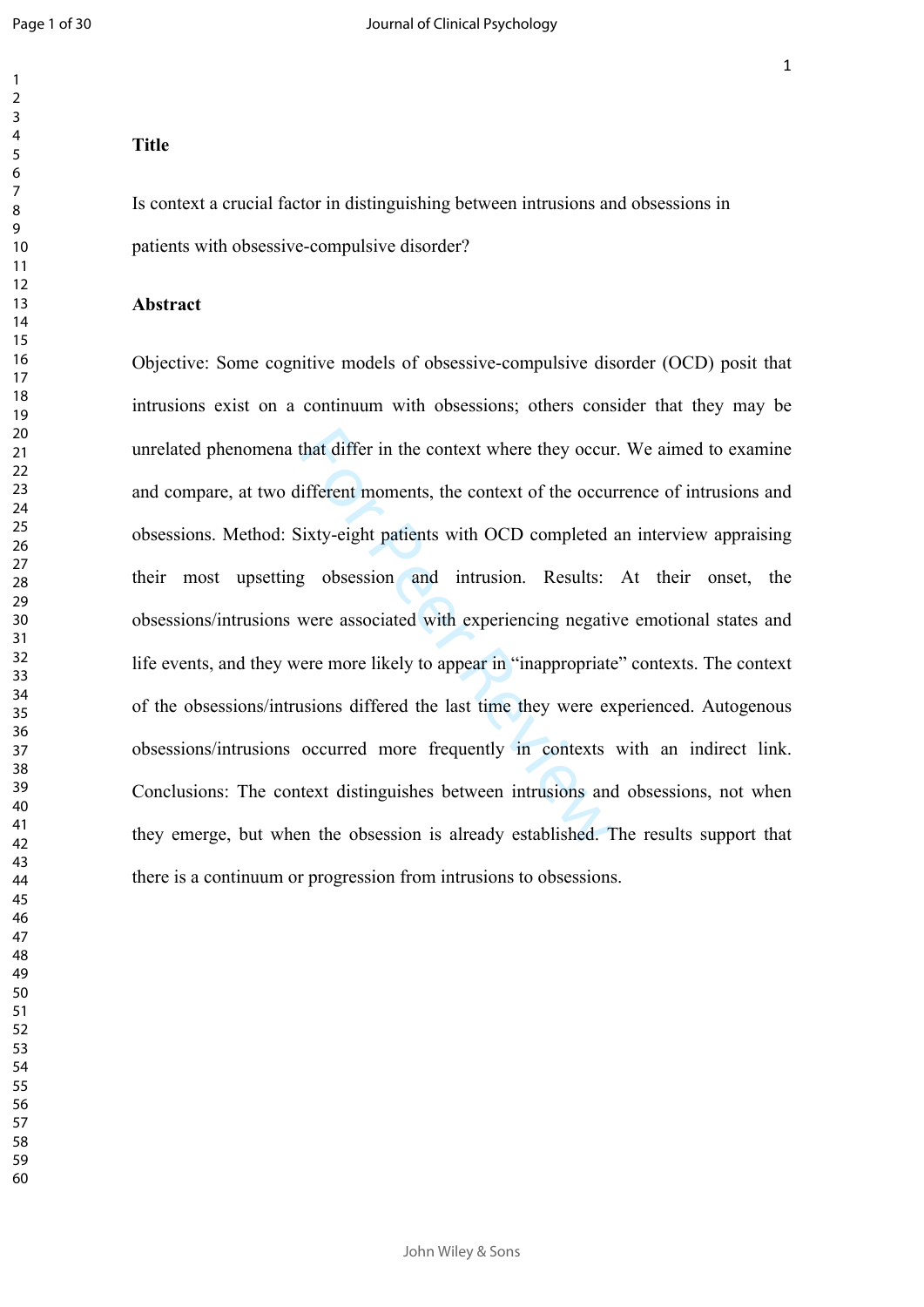#### 

## **1. Introduction**

Solutive phenomena, with strong similar<br>97). According to this model, intrusions is<br>prone to becoming clinically relevant ob<br>ovskis, 1985), and OCD patients can ex<br>normal intrusive thoughts and obsessions.<br>ge amount of res Obsessive-compulsive disorder (OCD) is characterized by obsessions and/or compulsions (American Psychiatric Association, 2013). Obsessions are characterized by recurrent and persistent thoughts, urges, or images that are experienced as intrusive and inappropriate and cause the individual to experience marked anxiety and distress. Most cognitive models for OCD have proposed that clinical obsessions have their origins in normal intrusive thoughts found in healthy populations, suggesting that there is a continuum of these cognitive phenomena, with strong similarities in their form and content (Rachman, 1997). According to this model, intrusions that are dysfunctionally appraised are more prone to becoming clinically relevant obsessions (Clark, 2004; Rachman, 1997; Salkovskis, 1985), and OCD patients can experience both types of cognitive phenomena, normal intrusive thoughts and obsessions.

Although a large amount of research has shown the universality of intrusions and their similarities with obsessions (e.g., García-Soriano & Belloch, 2013; Purdon & Clark, 1993; Radomsky et al., 2014), thus supporting the proposal, other studies have challenged these similarities (Rassin, Cougle, & Muris, 2007; Rassin & Muris, 2007). In fact, it has been suggested that intrusive thoughts and obsessions may be different and unrelated phenomena despite their similarities in content, and that obsessions that occur in OCD can be differentiated from intrusions in non-clinical populations based on the context where they emerge (Julien, O'Connor, & Aardema, 2007, 2009). Specifically, these authors argue that intrusive thoughts occur in more "appropriate" contexts, whereas clinical obsessions tend to occur in less "appropriate" contexts. Julien et al. (2009) hypothesized that intrusions experienced by non-clinical individuals emerge in a context directly linked to a trigger in the immediate environment. That is, the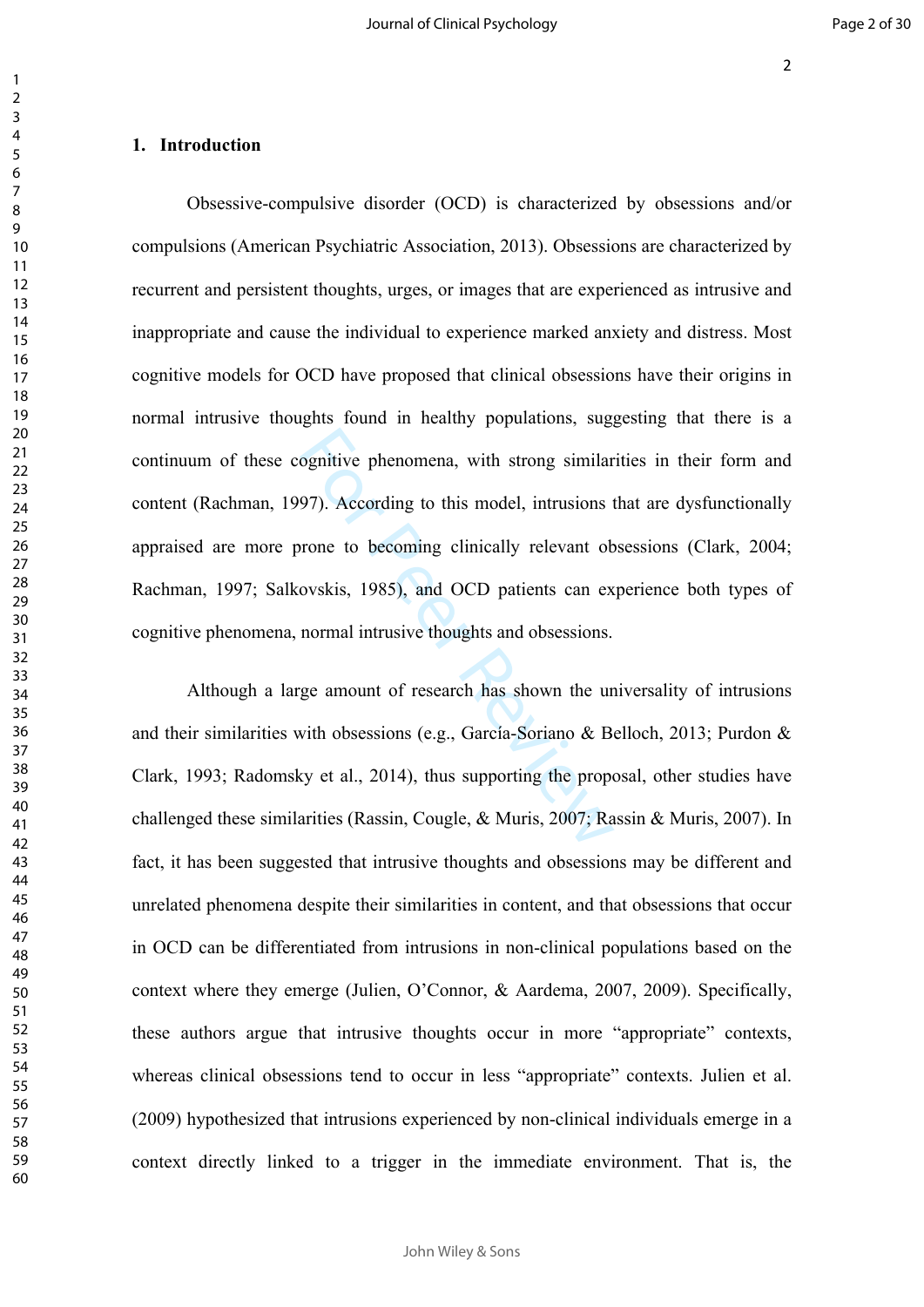$\mathbf{1}$ 

information from the context perceived at the moment the thought appears justifies its content (e.g., a person who is having a discussion with someone and the thought pops into his/her mind: "I could hit him"). Clinical obsessions emerge mostly in contexts where there is an indirect association/ link or no association/ link between the obsession and the information from the context. Either there is a trigger in the context that is related to the content of the obsession but the information perceived is neither clear nor precise (e.g., someone is watching a violent scene in a film, and the thought pops into his/her mind that "I could hit someone"), or the information perceived through the senses is not at all related to its content (e.g., thinking "I could hit someone" while having breakfast alone at home).

could hit someone"), or the information<br>lated to its content (e.g., thinking "I count<br>at home).<br>where intrusions/obsessions occur is also<br>nodel of obsessions (Lee & Kwon, 2003).<br>reactive obsessions differ in terms of t<br>ide The context where intrusions/obsessions occur is also a key issue in the autogenous-reactive model of obsessions (Lee & Kwon, 2003). These authors propose that autogenous and reactive obsessions differ in terms of their content, cognitive experiences, and the identifiability of their evoking stimuli. Thus, on the one hand, autogenous intrusions/ obsessions (sexual, aggressive, aversive, or immoral contents), "tend to come abruptly into consciousness without identifiable evoking stimuli" (page 12). On the other hand, reactive intrusions/ obsessions (contamination, doubt about a mistake or an accident, loss of important things, dissymmetry contents) "tend to be evoked by identifiable external stimuli (…) usually connected with the content of the evoked thoughts in realistic and logical ways" (page 12).

Despite the implications of contrasting these proposals (Aardema & O'Connor, 2007; Lee & Kwon, 2003) in OCD's conceptualization, including its therapeutic approach, a scarce number of studies have empirically analyzed the context where intrusions and obsessions appear. The pioneering study by Rachman and de Silva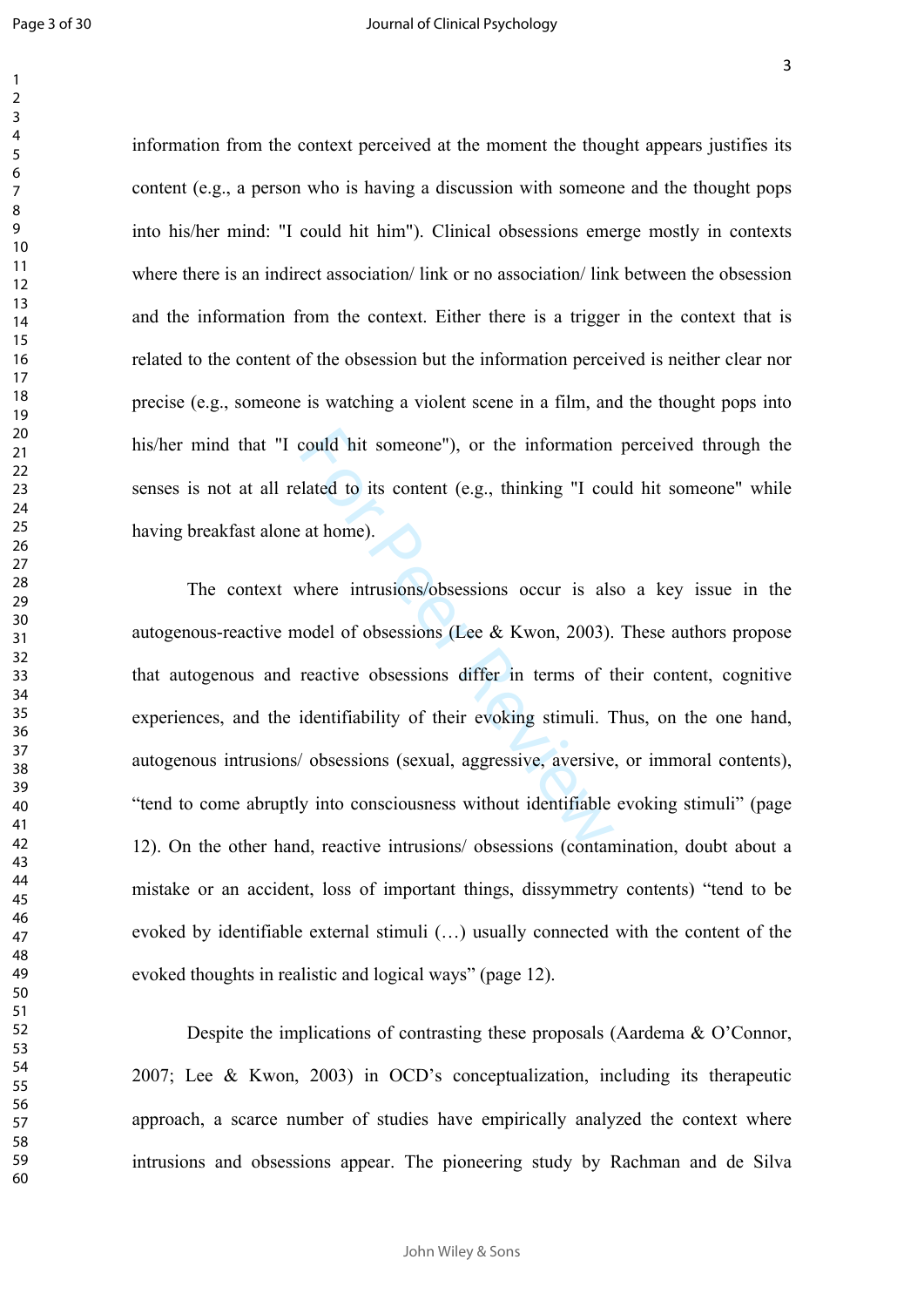(1978) showed that at the onset of the occurrence, only 7.5% (*n*=4) of intrusions (nonclinical participants, N=40) and 50% (*n*=4) of obsessions (OCD participants, N=8) appeared to be linked to an observable context, whereas  $80\%$  (n=32) of intrusions and 50% (n=4) of obsessions were associated with an external or internal trigger (Rachman & de Silva, 1978). However, given the small sample size of OCD participants, it is difficult to discuss these findings in a meaningful way.

of the occurrence of intrusive thoughts<br>nose of clinical obsessions in OCD patient<br>6 of intrusions emerged in a context with a<br>6 of obsessions and 57% of intrusions<br>gers in the environment. Moreover, they<br>ntrusions showed Julien, O'Connor, and Aardema (2009) used a self-report questionnaire to compare the context of the occurrence of intrusive thoughts experienced by a nonclinical sample with those of clinical obsessions in OCD patients. They found that 51% of obsessions and 34% of intrusions emerged in a context with an indirect link with the content, whereas 33% of obsessions and 57% of intrusions appeared in a context directly linked to triggers in the environment. Moreover, they reported that 16% of obsessions and 8% intrusions showed no link at all with the context where they occurred. Thus, the results confirmed the tendency of non-clinical intrusive thoughts to appear in appropriate contexts (directly linked), whereas obsessions were more likely to appear in inappropriate contexts (indirectly linked). Furthermore, taking into consideration the content of the intrusions and obsessions, those revolving around ordering/symmetry and hoarding were significantly more associated with direct contexts than with indirect contexts.

Similar to these findings, but focusing specifically on whether there was any evidence for the reality of the obsession or intrusion in the environment, Audet, Aardema, and Moulding (2016) observed that most of the intrusions reported by a nonclinical sample took place without direct evidence from the context that the intrusion could potentially be real (68.9%), as assessed by independent clinician expert raters.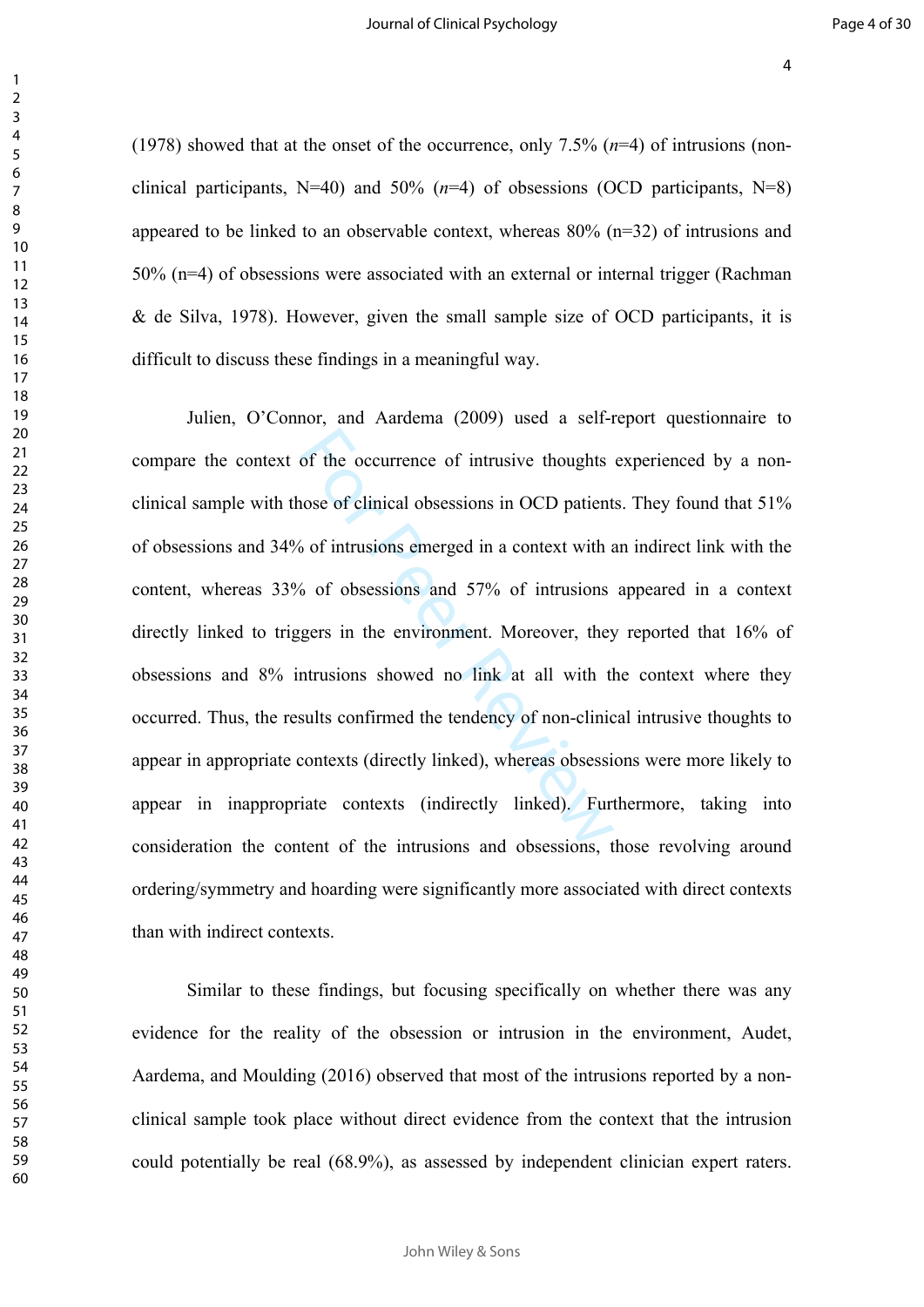Intrusions that occurred without evidence were associated with significantly higher levels of obsessionality than those that occurred with direct evidence. In addition, intrusions that were judged as non-OCD relevant by raters (67.2%) were associated with lower levels of obsessionality, compared to intrusions that were judged to be OCD relevant (32.8%) on the basis of the context where they occurred. Recently, Audet and colleagues (submitted), in an experimental task consisting of scenarios that elicited intrusions with and without direct evidence supporting them, found that intrusions without direct evidence (but not those with indirect evidence) predicted OCD symptoms in non-clinical samples.

e (but not those with indirect evidence) proposed as<br>tempirical research has not fully clarified<br>inical obsessions. Julien et al. (2009) suggediating obsessions from intrusions, and indifferentiates between different obses Overall, current empirical research has not fully clarified the role of the context in the emergence of clinical obsessions. Julien et al. (2009) suggested that context is the key element differentiating obsessions from intrusions, and Lee and Kwon (2003) proposed that context differentiates between different obsessional content domains. In fact, in a review of the contextual determinants of intrusions and obsessions, Clark and Inozu (2014) suggested the relevance of exploring what proportion of intrusions and obsessions are unexpected, spontaneous intrusions versus context-dependent thoughts triggered by an external precipitant, and whether obsessions are more or less spontaneous than intrusions. Moreover, although OCD patients can experience both intrusive thoughts and obsessions, there are no studies comparing the context of the appearance of obsessions and intrusions in the same individual. Because OCD patients experience normal intrusive thoughts and obsessions, it is relevant to explore whether the context plays a crucial role in distinguishing between intrusions –with an obsessional content- that remain intrusions and intrusions that turn into an obsession in patients diagnosed with OCD. The general aim of the current study is to analyze the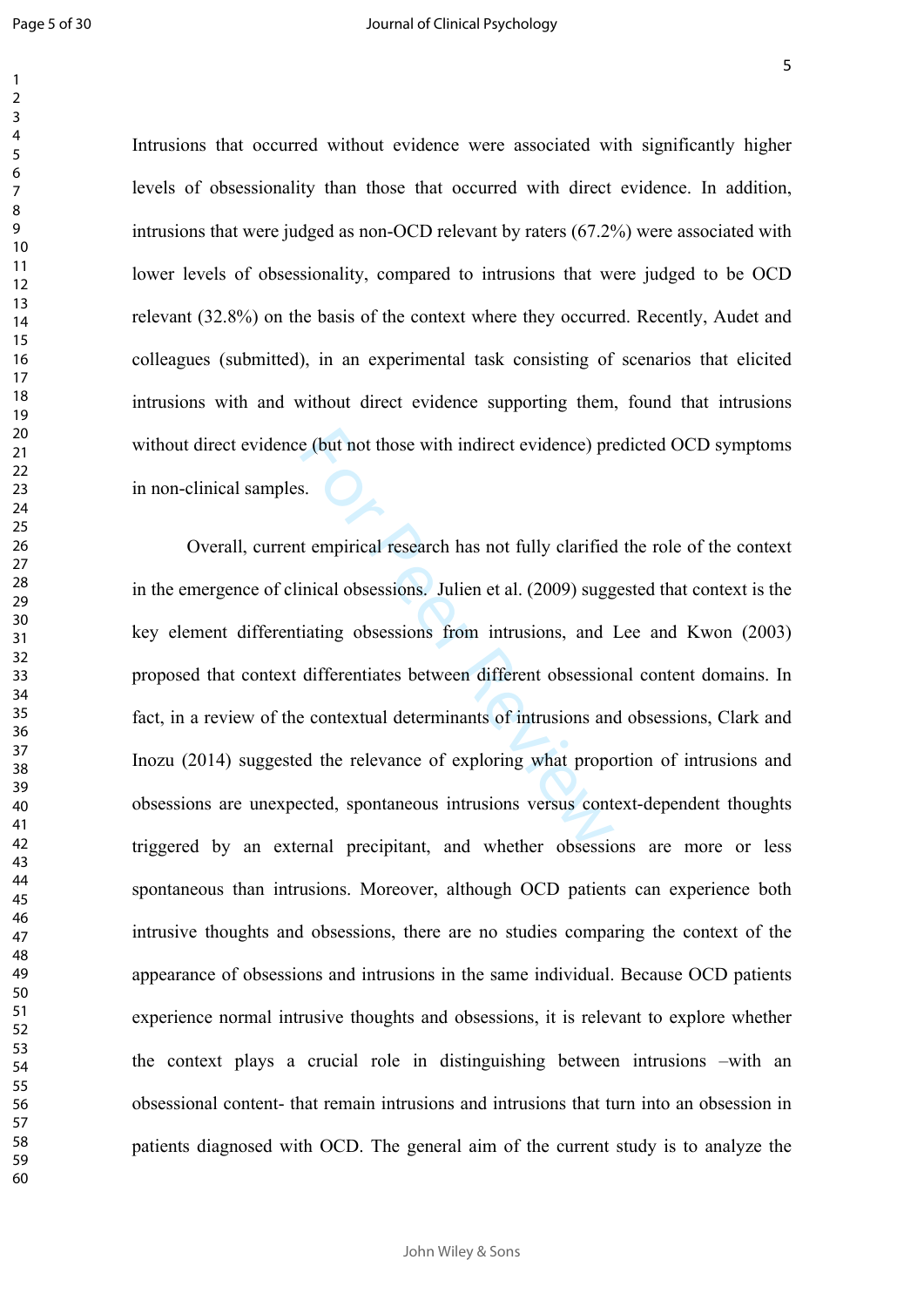context of the appearance of obsessions and intrusive thoughts in the same patients diagnosed with OCD. We will analyze the following elements of the context at the onset of occurrence: emotional state, stress level, stressful events, and the association between the content of the obsession/ intrusion and evidence relevant to the content when the thought occurs. Moreover, we will analyze whether the association between the content of the obsession/ intrusion and the evidence from the here and now differs depending on the moment (onset *versus* last occurrence) and the thematic content (autogenous *versus* reactive).

E. First, that obsessions will be more freed than intrusions, as proposed by the live othesis is that clinical obsessions will occret link or no link (inappropriate contexts) with a a direct link (appropriate contexts) wit We hypothesize, first, that obsessions will be more frequent, disturbing, and dysfunctionally appraised than intrusions, as proposed by the literature. Regarding the context, our main hypothesis is that clinical obsessions will occur more frequently in contexts with an indirect link or no link (inappropriate contexts), and intrusions in contexts where there is a direct link (appropriate contexts) with the evidence in the here and now. Additionally, we hypothesize that at the onset of occurrence, in the same patient, his/her obsessions (*versus* intrusive thoughts) will be associated with a higher negative mood state, stress level, and frequency of relevant life events. Finally, we also expect that autogenous intrusions/ obsessions will appear more spontaneously than reactive intrusions/ obsessions (Lee & Kwon, 2003).

#### **2. Method**

### *2.1. Sample*

Sixty-eight patients with a primary Axis I DSM-IV OCD diagnosis participated in the study. The mean age was 35.59 (SD= 10.54) years, with a balanced gender representation (53% women). The majority of the participants had a medium socioeconomic level (74.6%), according to the parameters of the Spanish National Institute of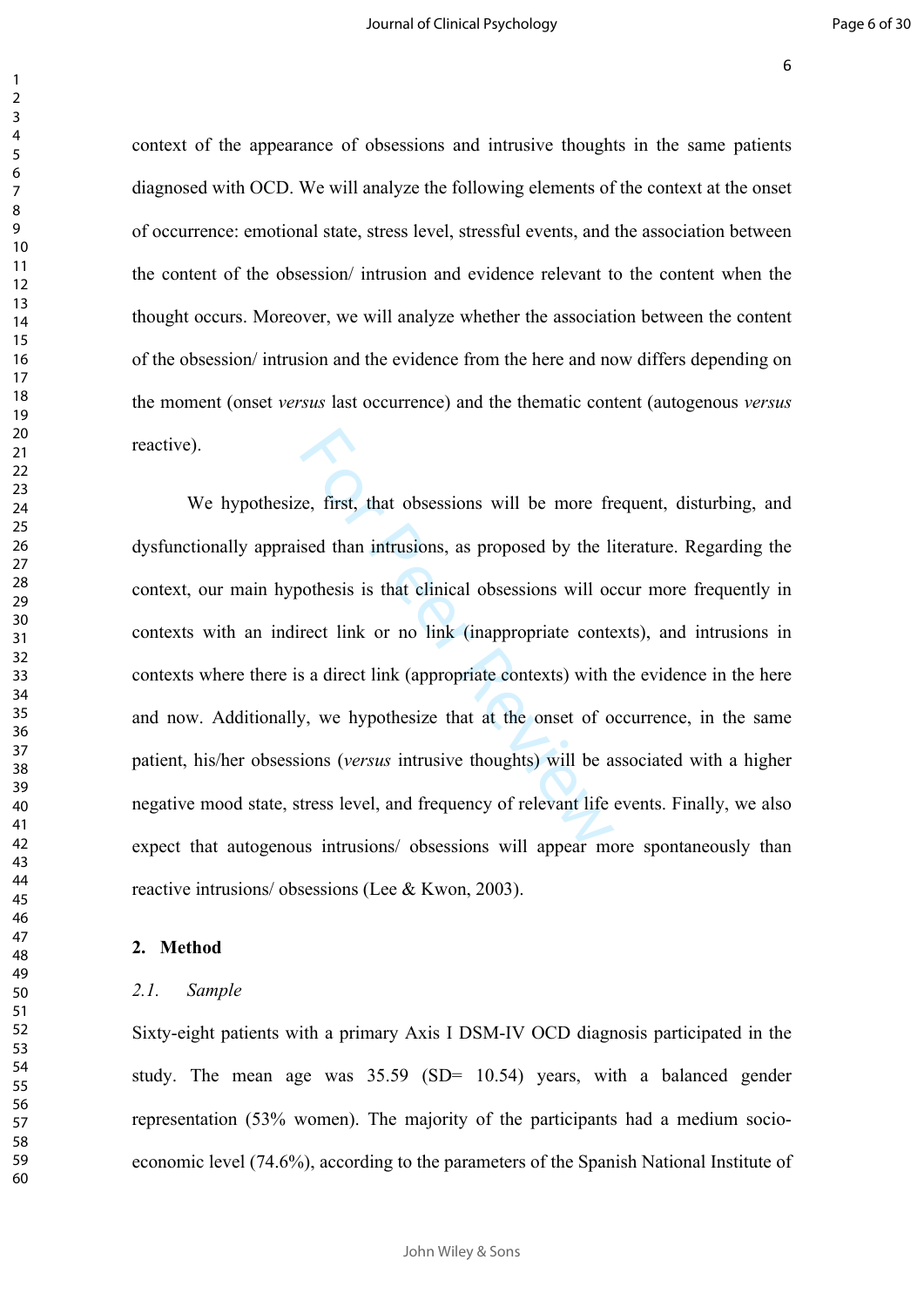$\mathbf{1}$  $\overline{2}$  $\overline{3}$  $\overline{4}$  $\overline{7}$ 

Statistics, and university education (77.6%). Nineteen patients (27.9%) had one or more secondary Axis I (DSM-IV) comorbid disorders: major depression (4 patients), panic disorder (2 patients), panic disorder with agoraphobia (1 patient), generalized anxiety disorder (6 patients), social phobia (3 patients), specific phobia (1 patients), hypochondriasis (3 patients), and an eating disorder (1 patient).

### *2.2. Instruments*

s Obsesivos, INPIOS; García-Soriano, 2<br>
and to assess the frequency of unwante<br>
d impulses, as well as the appraisals<br>
participant's most upsetting intrusive t<br>
48 items grouped in six first-order fact<br>
cal; contamination; *Obsessional Intrusive Thoughts Inventory* (Spanish original version: Inventario de Pensamientos Intrusos Obsesivos, INPIOS; García-Soriano, 2008). This self-report questionnaire is designed to assess the frequency of unwanted obsessional intrusive thoughts, images and impulses, as well as the appraisals and control strategies associated with each participant's most upsetting intrusive thought. The first part consists of a list of 48 items grouped in six first-order factors: aggressive; sexual, religious, and immoral; contamination; doubts, mistakes, and necessity to check; symmetry and order; and superstition intrusions. These six first-order factors are nested in a second-order structure composed of two dimensions: (1) Type I moral-based intrusions/ obsessions (similar to autogenous intrusions/ obsessions), which include aggressive, sexual, religious and immoral themes; and (2) Type II non moral-based obsessions (similar to reactive intrusions/ obsessions), which include contents that do not refer to moral issues. The two subtypes closely resemble the differentiation between autogenous and reactive obsessions proposed by Lee and Kwon (2003). Respondents rate each statement on a 7-point scale ranging from 0 ("I have never had this intrusion") to 6 ("I have this intrusion frequently during the day"). It also includes two options to include an idiosyncratic open intrusion. The second part of the INPIOS asks participants to choose from the 48 items the most upsetting intrusion they have experienced in the past three months. Focusing on their most upsetting intrusion, individuals evaluate this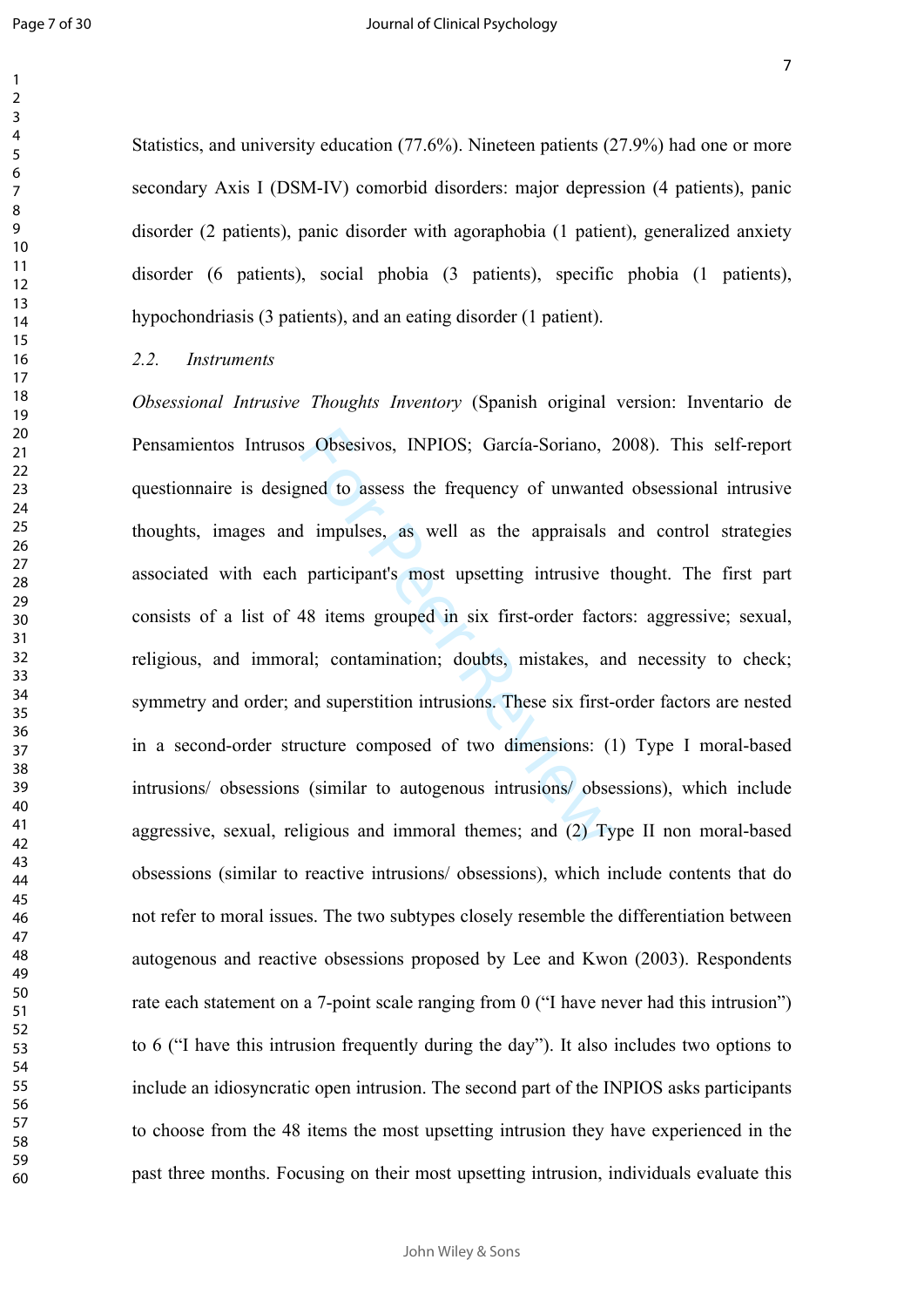over-estimation of threat, and intolerance<br>to record how often (from 0 "never" to 4 "<br>o get rid of the intrusion. These strategi<br>ctors and one independent item: (i) gene<br>ii) covert thought control strategies (eight<br>rt comp intrusion across several dimensions using a 5-point scale ranging from 0 ("not at all") to 4 ("extreme"). The scale includes: (a) the emotional reactions linked to the intrusion recorded (i.e., unpleasantness, anxiety, sadness, guilt, and shame); (b) the difficulty in controlling the intrusion and the interference it produces (i.e., difficulty in controlling it, success controlling/ suppressing it (reverse scored), and interference); and (c) the dysfunctional appraisals associated with the intrusion (i.e., importance of the thought, thought-action fusion-moral, thought-action fusion-probability, responsibility, importance of control, over-estimation of threat, and intolerance to uncertainty). Finally, participants are asked to record how often (from 0 "never" to 4 "always") they use a list of control strategies to get rid of the intrusion. These strategies are grouped in four empirically derived factors and one independent item: (i) general strategies to control anxiety (five items); (ii) covert thought control strategies (eight items); (iii) distraction (two items); (iv) overt compulsions (four items); and (v) do nothing. In this study, patients completed the INPIOS-1st part as a self-report. These data were used by the interviewer to help patients choose their main obsession/ intrusion for the interview described below. At the end of the interview, most of the INPIOS-2<sup>nd</sup> part was used as a face-to-face interview (i.e., emotional reactions, difficulty in controlling the intrusion and interference, and dysfunctional appraisals).

*Semi-structured interview of obsessions and intrusive thoughts in OCD* (Llorens & García-Soriano, 2016). This is a semi-structured interview designed to explore obsessions and intrusions in the same OCD patient. The same questions are asked about their main (most upsetting) obsession or intrusion in a counterbalanced order. After a description of what an intrusive thought is, based on the INPIOS description, patients are asked to choose their most upsetting intrusion that constitutes an obsession and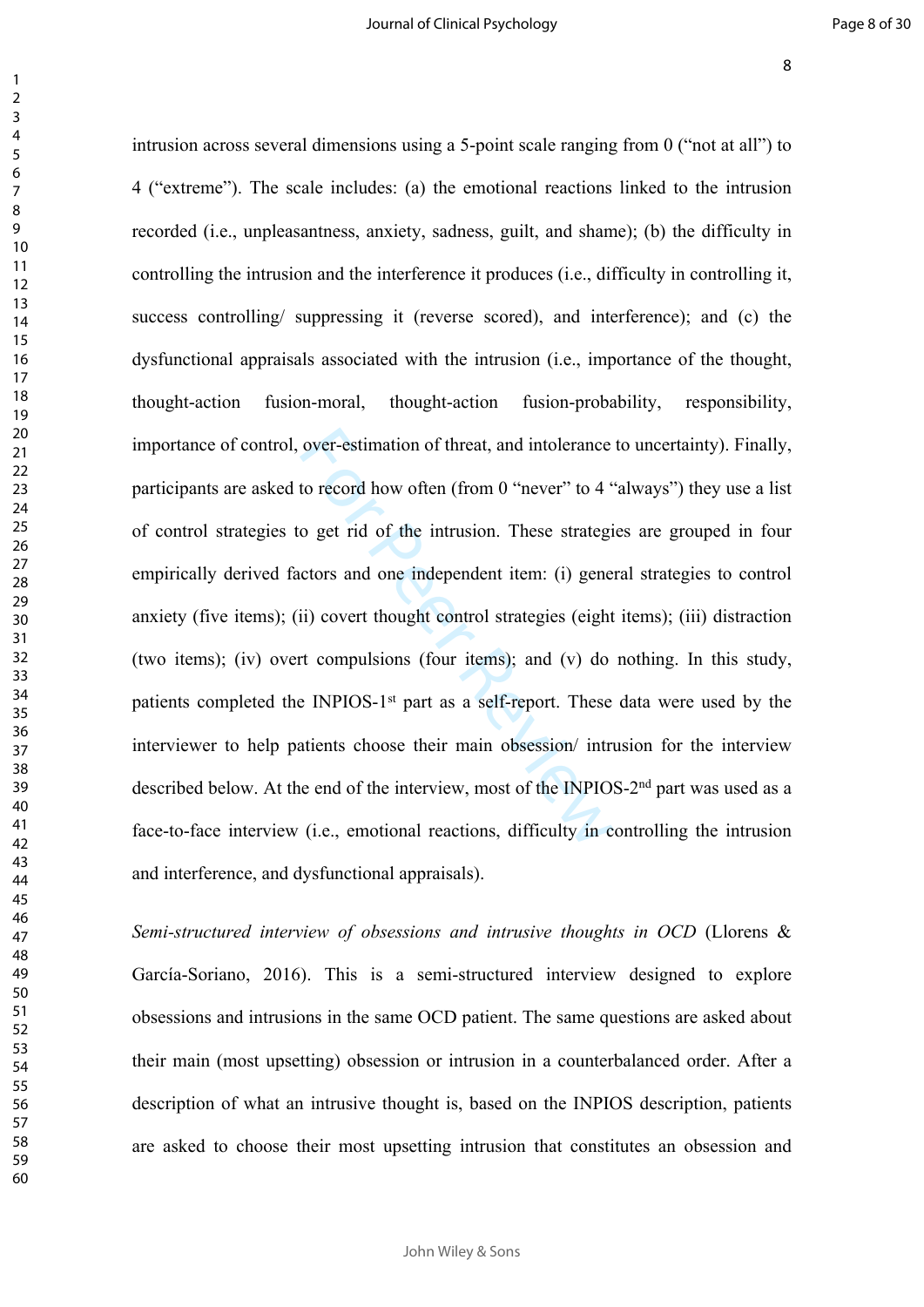$\mathbf{1}$ 

 

, mood state (what was your mood at essful life events (*can you remember any* ad recently in your life at that time?), and that time  $-$ as usual, higher, or lower than e, inferential reasoning, and different area tiadescribe it. Then, they are asked to describe an intrusion that has never become an obsession, out of those experienced in the past three months. The following areas are explored regarding their main obsession/ intrusion: thematic content (description), reasons for his/her level of discomfort*,* form (i.e., thought, impulse, image, feeling), frequency (from  $1=$  I have had this intrusion/ obsession once or twice in my life to  $6=$  I have this intrusion/ obsession frequently during the day), description of the context of appearance of the onset and the last time it occurred (*when was it?, where were you?, what where you doing?),* mood state (*what was your mood at that moment? positive, negative, neutral*), stressful life events (*can you remember any relevant event that was happening or happened recently in your life at that time?*), and stress level (*what was your level of stress at that time –as usual, higher, or lower than usual-*) associated with the onset of occurrence, inferential reasoning, and different areas of the self. Then, the INPIOS-2nd part (García-Soriano, 2008) was applied in an interview format in order to appraise the following functional consequences of the upsetting cognitive phenomena: emotional reactions, difficulty in controlling the intrusion and the interference it produces, and the dysfunctional appraisals associated with the intrusion. In this study, we focus on the variables associated with the context of the intrusion's appearance (description, mood state, stressful life events, stress level) and its functional consequences.

#### *2.3. Procedure*

Participants were recruited from a private clinical practice and announcements posted in blogs and an OCD patients' association. The evaluation process was divided into three sessions. First, subjects received information about the purpose of the research and signed the written consent. Then, participants were individually screened with the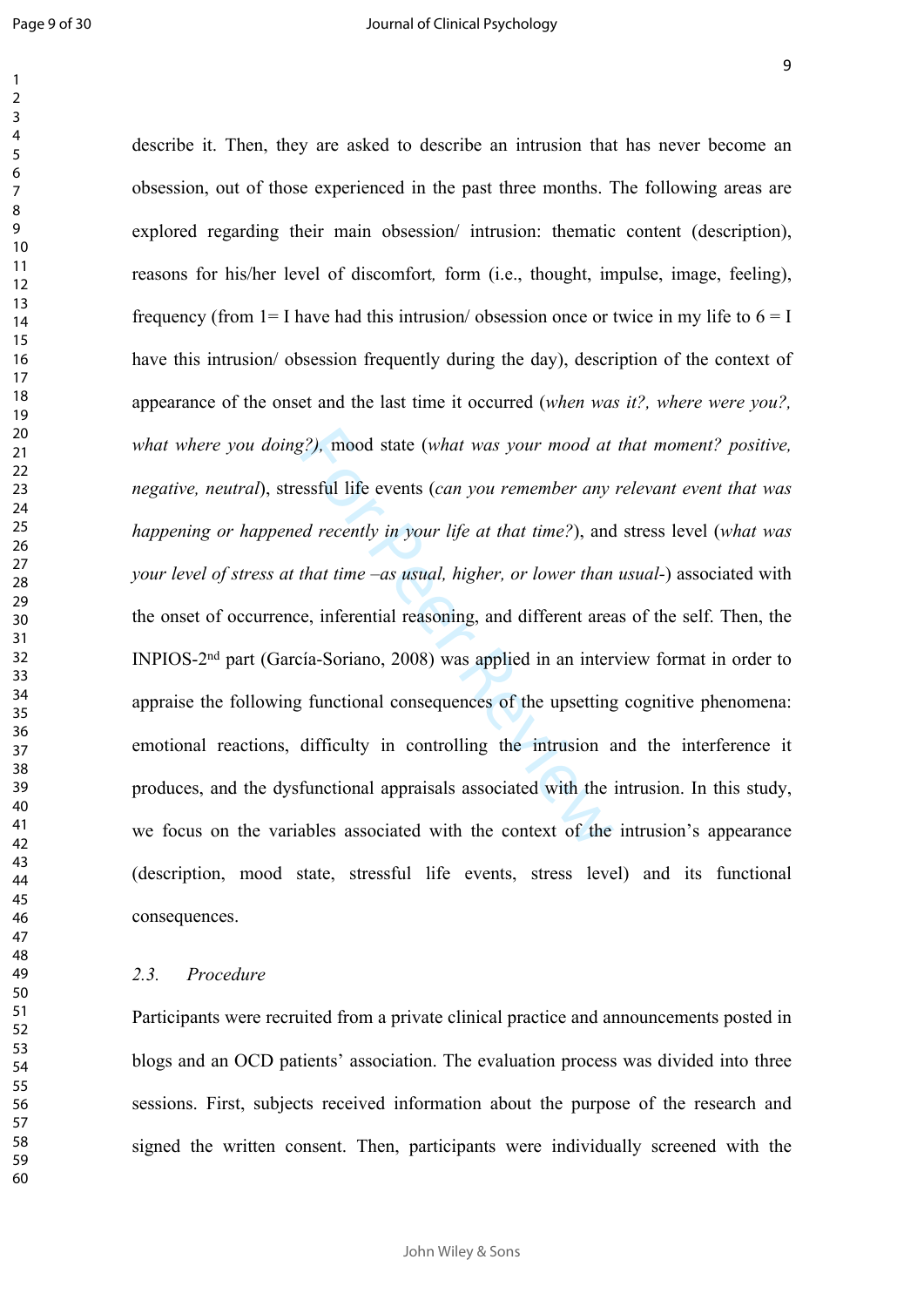ADIS-IV-L diagnostic interview (Di Nardo et al., 1994). Second, participants completed a set of questionnaires at home, including the INPIOS-1<sup>st</sup> part. And third, participants were interviewed using the Semi-structured interview of obsessions and intrusive thoughts in OCD (Llorens & García-Soriano, 2016) (average time 60-90 minutes). The same questions were asked for their main obsession or intrusion in a counterbalanced order. Patients' descriptions of their intrusions and obsessions were checked with their INPIOS-1st part answers and with their answers in the clinical interview, in order to ensure that they chose a disturbing obsession and a non clinically significant intrusion that had never been an obsession in the past. The present study received the approval of the Ethical Committee of the University.

### *2.4. Statistical analysis*

Exercise that they chose a disturbing obsess<br>hat had never been an obsession in the pof the Ethical Committee of the University<br>ysis<br>gere conducted using the Statistical Packar<br>22.0, 2013]. Descriptive statistics were use Statistical analyses were conducted using the Statistical Package for Social Sciences [SPSS for Windows, 22.0, 2013]. Descriptive statistics were used to report frequencies, means, and standard deviations. Paired sample *t*-tests were then conducted to compare the quantitative variables associated with the most upsetting intrusion *versus* obsession for each patient. The effect size was calculated using Cohen's *d* index. Hence, a small effect is  $\leq$ .2, medium  $\leq$  .5, and large  $\leq$  8. For categorical variables, we used the McNemar test to compare related groups (e.g., obsession first time vs. obsession last time) and Fisher's exact tests (two-tailed) to compare independent groups (obsession vs. intrusion).

Due to the categorical characteristics of some of the data (thematic content, context of appearance, and stressful events), two PhD level psychologists with a strong background in cognitive-behavioral models of OCD independently classified the information about these variables extracted from the interview for both the obsession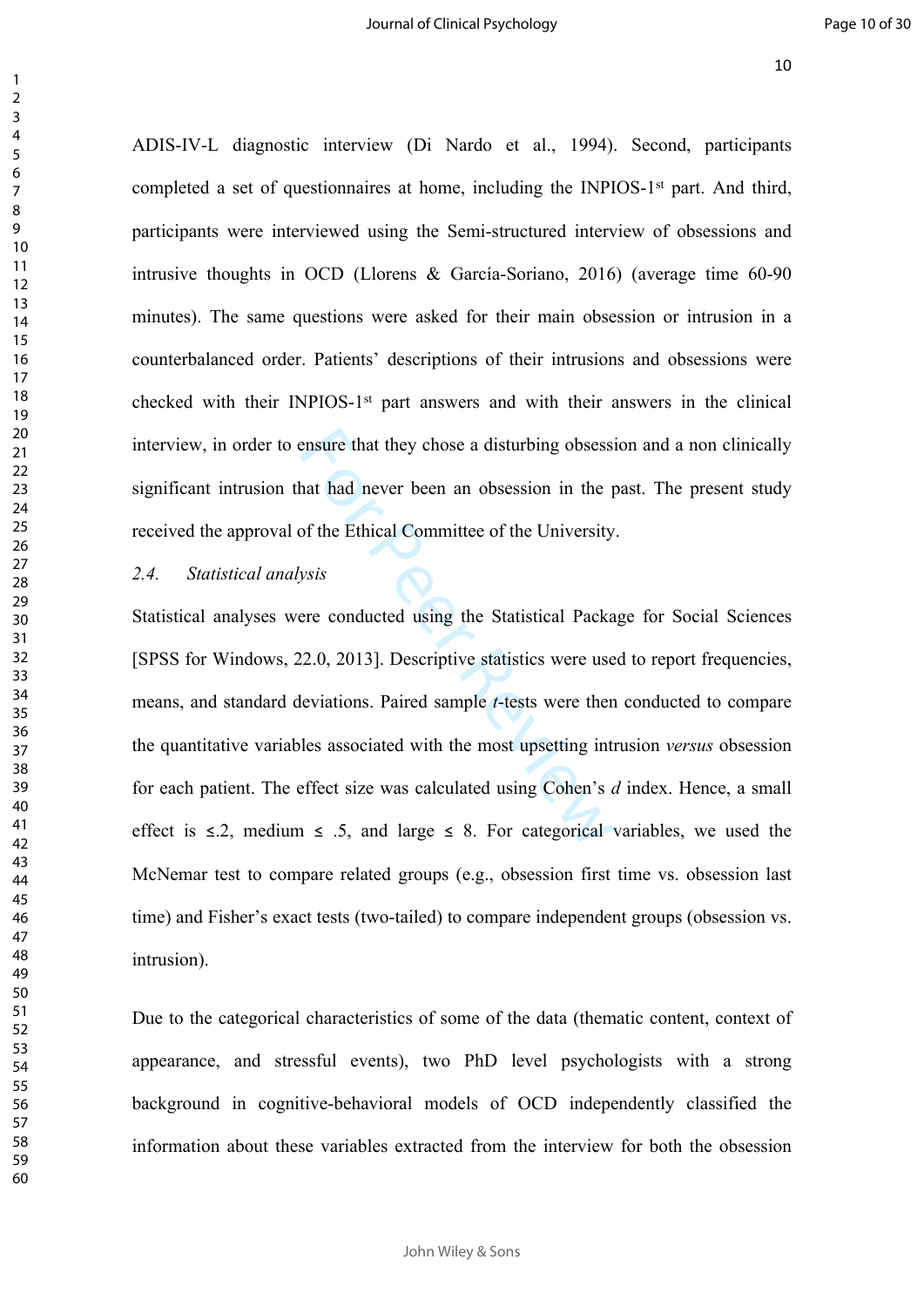$\mathbf{1}$  $\overline{2}$  $\overline{3}$  $\overline{4}$  $\overline{7}$ 

egorized according to the proposal defined<br>t link was identified when the information<br>smell, taste, touch) at the moment the the<br>le very angry and having a discussion v<br>sion "I could hurt someone"). A contex<br>nere was a tri and the intrusion. None of the raters had evaluated the patients. Regarding thematic content, raters classified all the reported obsessions and intrusions as either autogenous or reactive (García-Soriano et al., 2011; Lee & Kwon, 2003). Obsessions/ intrusions were classified as autogenous if they were related to aggressive, sexual, blasphemous, or immoral thoughts, images, or impulses. Intrusions/ obsessions about doubts about mistakes and necessity to check, symmetry/order, contamination, or superstitious/ magical thinking contents were classified as reactive. Regarding the context of occurrence, it was categorized according to the proposal defined by Julien et al. (2009). A context with a direct link was identified when the information perceived through the senses (sight, hearing, smell, taste, touch) at the moment the thought appeared justified its content (e.g., while very angry and having a discussion with a work colleague, experiencing the intrusion "I could hurt someone"). A context with an indirect link would be one where there was a trigger in the here and now that could partly justify the content of the thought, but the information perceived was not clear or precise (e.g., while cooking with a knife, having the intrusion "I could hurt someone"). A context with no link would be when the information perceived through the senses did not justify the content of the thought at all (e.g., while taking a shower, having the intrusion " I could hurt someone"). Finally, regarding the categorization of the stressful events, raters followed the classification by Fernández-Ballesteros (1987) (as cited in Aybar, 2007): physical (e.g., natural catastrophes), socio-cultural (e.g., unemployment), interpersonal (e.g., accidents, aggressions), educational (school troubles), economic (e.g., economic difficulties), personal (e.g., discussions, an unwanted pregnancy), and labor (e.g., difficulties or work changes) events.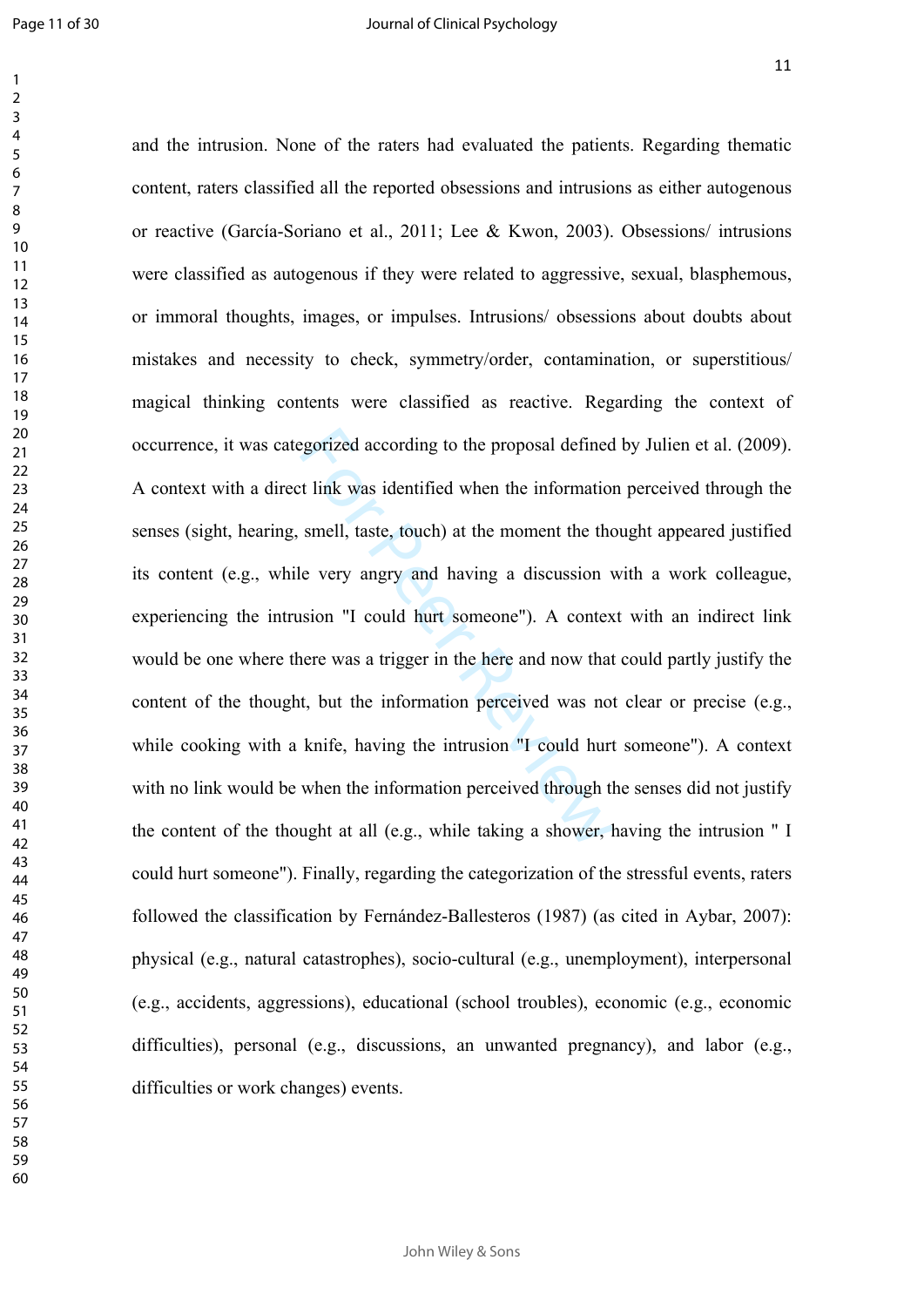rusions= 0.79), for the context of the ocher and the sense of the intrusions = 0.85). The level of agreement<br>trusions = 0.85). The level of agreement<br>notice of the intrusions was substantial (onset<br>isagreements were resolv Interrater reliability was calculated using the kappa statistic to assess the reliability of the thematic content, context of appearance, and type of stressful events categories. Following Cohen (1988), the data were interpreted in the following way: values  $\leq 0$ indicated no agreement, 0.01–0.20 indicated from no agreement to a slight amount,  $0.21-0.40$  indicate a fair amount,  $0.41-0.60$  was moderate,  $0.61-0.80$  was substantial. and 0.81–1.00 indicated almost perfect agreement. Moderate interrater agreement was found for the categorization of obsessions and intrusions as autogenous and reactive (obsessions= 0.62; intrusions= 0.79), for the context of the occurrence of obsessions (onset  $= 0.75$ ; last time  $= 0.60$ ), and for the type of stressful events experienced (obsessions= 0.82; intrusions= 0.85). The level of agreement between raters for the context of the occurrence of the intrusions was substantial (onset=0.82, last time= 0.81). For each category, disagreements were resolved through discussion until achieving 100% agreement between raters.

#### **3. Results**

*3.1. Preliminary analyses. Do patients experience obsessions and intrusions? A comparison of the frequency, form, thematic content description, and functional consequences.*

All the patients reported experiencing an obsession in the past three months, but two of them could not remember having an intrusion with obsessional content during this time period. Thus, analyses were conducted with the 68 obsessions and 66 intrusions described by the 68 OCD patients. Results showed that patients experienced obsessions (*Mean*= 5.35 [*SD*= 0.832]) with a higher frequency than intrusions (*Mean*= 2.89 [*SD*= 1.152]) ( $t_{(65)}$  = 13.667; p < .001).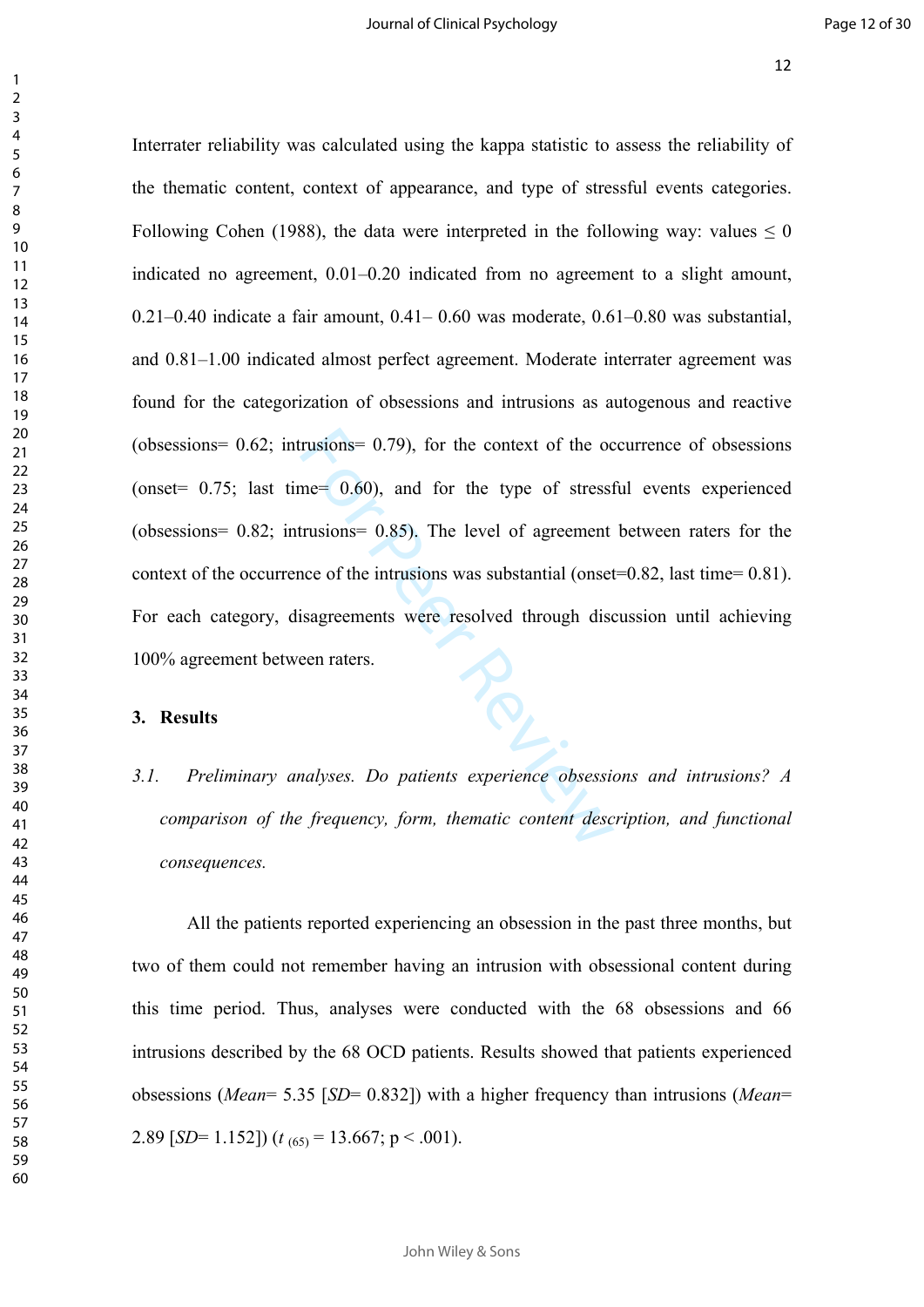$\mathbf{1}$  $\overline{2}$  $\overline{3}$  $\overline{4}$  $\overline{7}$ 

Obsessions were fundamentally experienced in thought form (66.7%), followed by feeling (36.4%), image (30.3%), and impulse (15.2%), whereas intrusions were mainly experienced in thought form (75.8%), followed by image (25.8%), impulse (13.6%), and feeling (10.6%).

Regarding the thematic content, approximately half of the obsessions and intrusions could be categorized as autogenous (36 obsessions, 32 intrusions), and half as reactive (32 obsessions, 34 intrusions). Fisher's exact test revealed that there were no significant differences in content between obsessions and intrusions,  $p = .090$ .

in content between obsessions and intrusion<br>their obsessions as more unpleasant tha<br>greater anxiety and sadness, they found<br>l, they associated them with more dysfunc<br>praisal at the item level, the greatest different<br>ght (T Patients appraised their obsessions as more unpleasant than their intrusions, they associated them with greater anxiety and sadness, they found them more difficult to control, and, in general, they associated them with more dysfunctional appraisals. When we examined each appraisal at the item level, the greatest differences appeared in the importance of the thought (Table 1).

### *3.2. The context of appearance of intrusions and obsessions*

Regarding the context of the onset of the occurrence of their most upsetting obsession/ intrusion, most of the participants remembered it even if it took place around 10 (obsessions, *Mean* = 10.46, *SD* =10.87 years) or 8 years (intrusions, *Mean* = 8.37,  $SD = 10$ ) earlier. Specifically, 82.3% (n=56) of the participants remembered the context where their obsession appeared for the first time, and 57.6 % (n=38) remembered the context of their intrusion. Regarding the context the last time it appeared, 98.53%  $(n=67)$  and 90.9%  $(n=60)$  of the patients remembered it for their obsession and intrusion, respectively.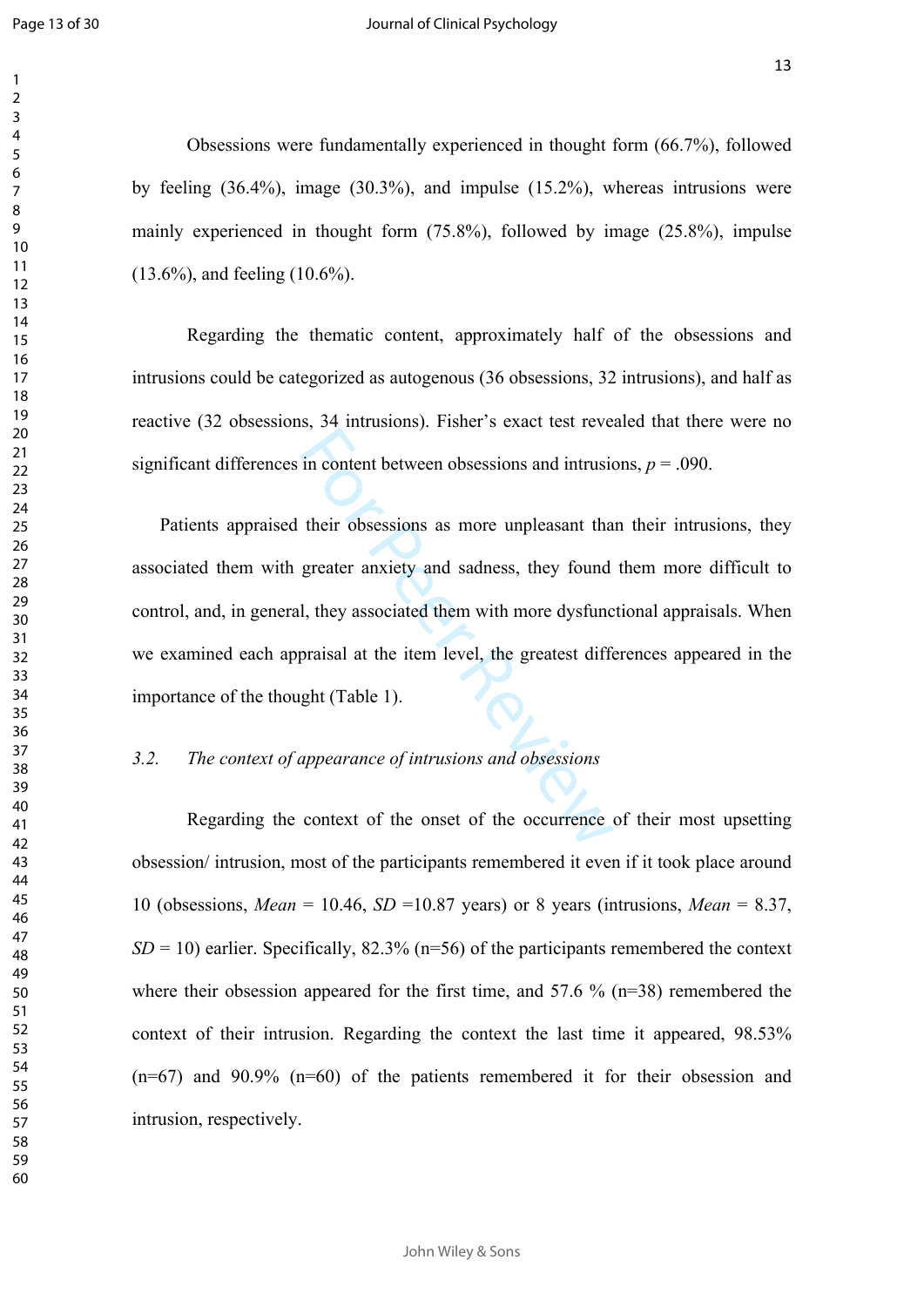gher stress:  $p = .663$ , Fisher's exact test; s<br>est). Regarding the type of stressful eve<br>(e.g., pregnancy, marital/relationships prob<br>ession: n=23; intrusion: n=13) and interpe<br>poullying, moving to a different place, dif<br>c Most of the patients reported that when the obsession appeared for the first time (onset), their mood was negative  $(72.6\%, n=45)$ , they were experiencing a higher stress level than usual  $(78.6\% \text{ n=44})$ , and they had experienced a relevant stressful life event during this period  $(74.6\%$ , n=44). This also occurred in about half the patients when they experienced the intrusion for the first time (negative mood:  $42.10\%$  [n=16]; high stress 52.6% [n=20]; stressful life event 50% [n=19]). Differences between obsessions and intrusions did not reach statistically significant levels (negative mood: *p*=.450, Fisher's exact test; higher stress:  $p = .663$ , Fisher's exact test; stressful life event:  $p =$ .711, Fisher's exact test). Regarding the type of stressful event, most of them were classified as personal (e.g., pregnancy, marital/relationships problems, death of a family member/ friend) (obsession:  $n=23$ ; intrusion:  $n=13$ ) and interpersonal (obsession  $n=6$ ; intrusion n=5) (e.g., bullying, moving to a different place, difficulties with a friend/ work colleague).

Regarding the context of the appearance of the obsessions and intrusions, for the onset and the last time it appeared, taking into account the three categories proposed by Julien et al. (2009), the results showed that a large proportion of the obsessions (49.3- 67.9%) and intrusions (66.7-71.1%) appeared in a context with an indirect link with the content of the cognitive phenomena (see Table 2). Moreover, only a small proportion of the obsessions (3-7.1%) and intrusions (6.7-7.9%) appeared in a context with a direct link with the content of the cognitive phenomena.

# *3.3. Does the context of the appearance of obsessions (and intrusions) change over time?*

Next, we analyzed differences in the context of the occurrence of the cognitive phenomena between the onset of their appearance and the last time they appeared. We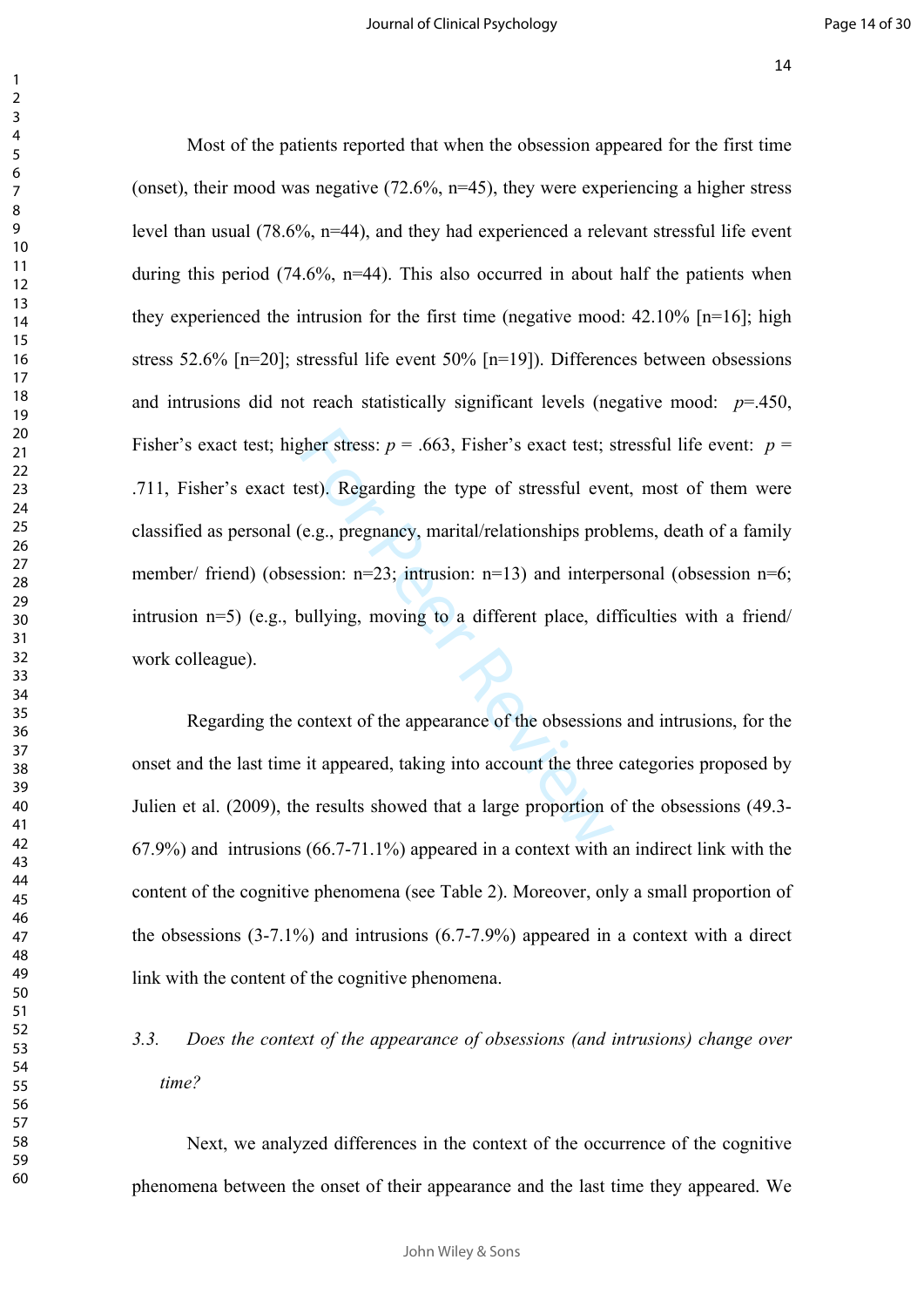conducted these analyses separately for obsessions and intrusions. The context of the appearance of the obsession significantly changed from the onset to the last time the obsession was experienced, McNemar test,  $X^2$  (3,  $N = 55$ ) = 11.933,  $p = .008$ . As Table 2 shows, at the time of onset, the most frequent context was indirect, but the last time it appeared, the most frequent association between the content and the context was indirect and with no link. Regarding the intrusion, there were no statistically significant differences in the context between the onset and the last time patients experienced their intrusion, McNemar,  $X^2(2, N = 35) = 1.152$ ,  $p = .562$ .

#### *3.4. Does the context of the appearance of obsessions and intrusions differ?*

 $f^2(2, N=35) = 1.152, p = .562.$ <br>
xt of the appearance of obsessions and introvalent and the context of the appearance of ob-<br>
ted separately for each moment because<br>
the obsessions' onset and last time they v<br>
fferences in t Next, we compared the context of the appearance of obsessions and intrusions. Analyses were conducted separately for each moment because differences were found in the context between the obsessions' onset and last time they were experienced. There were no significant differences in the context of obsessions and intrusions the first time they appeared (onset) ( $p = .643$ , Fisher's exact test), or the last time ( $p = .665$ , Fisher's exact test).

## *3.5 Does the context of the appearance of obsessions and intrusions differ depending on their thematic content?*

Results show that there were no statistically significant differences between autogenous and reactive obsessions ( $p = .247$ , Fisher's exact test) or intrusions ( $p =$ .766, Fisher's exact test) in the context at the onset (see Table 3). In all the conditions, the most frequent context had an indirect link. However, differences appeared between autogenous and reactive obsessions ( $p = .006$ , Fisher's exact test) and intrusions ( $p =$ .032, Fisher's exact test) in the context where they were experienced for the last time.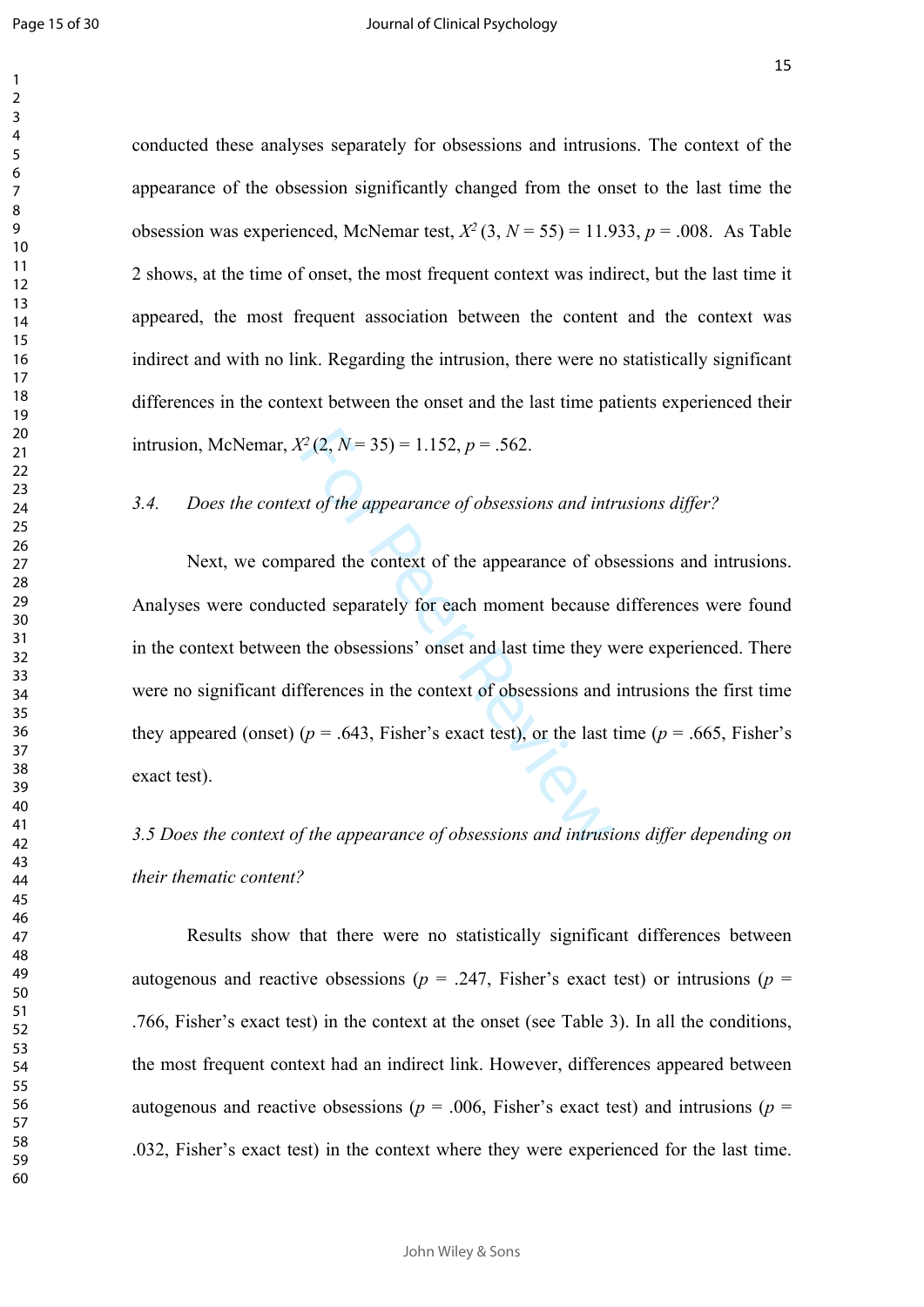Autogenous obsessions and intrusions were more frequently experienced in a context with an indirect link, whereas the reactive subtype was more frequently experienced in a context with no link (obsessions), or with an indirect link or no link (intrusions).

#### **4. Discussion**

Interest of these eigenful phenomenal, and the same per-<br>intrusions and obsessions in the same per-<br>elevant issue because different OCD cogn<br>intrusive thoughts are the raw material<br>ith obsessions lying on a continuum w<br>d o Using an interview format, this study explored the differential characteristics of obsessions and intrusions in a clinical OCD sample, focusing on the characteristics of the context of the occurrence of these cognitive phenomena, and taking into account their thematic content. We aimed to answer whether the context of appearance distinguishes between intrusions and obsessions in the same person, or if it is similar in both cases. This is a relevant issue because different OCD cognitive proposals assume either that "unwanted, intrusive thoughts are the raw material of obsessions" (p. 293) (Rachman, 1997), with obsessions lying on a continuum with normality, or that intrusive thoughts and obsessions are unrelated phenomena (Julien et al., 2009). The latter proposes that intrusions and obsessions can be differentiated based on the context where they occur. This difference between proposals has relevant clinical implications because cognitive interventions are based on the way these models understand OCD's development and maintenance. Thus, is the context a relevant element to take into consideration in understanding and treating OCD?

Prior to pursuing this principal aim, we found that OCD patients experienced and were able to identify and clearly distinguish, in their own flow of thought, obsessions and intrusions with OCD-relevant content. Second, we found that obsessions and intrusions are similar in the way they are experienced, mainly as a thought, as reported by Rachman and de Silva (1978), and they do not differ in their thematic content, taking into account the autogenous versus reactive classification (Lee  $\&$  Kwon,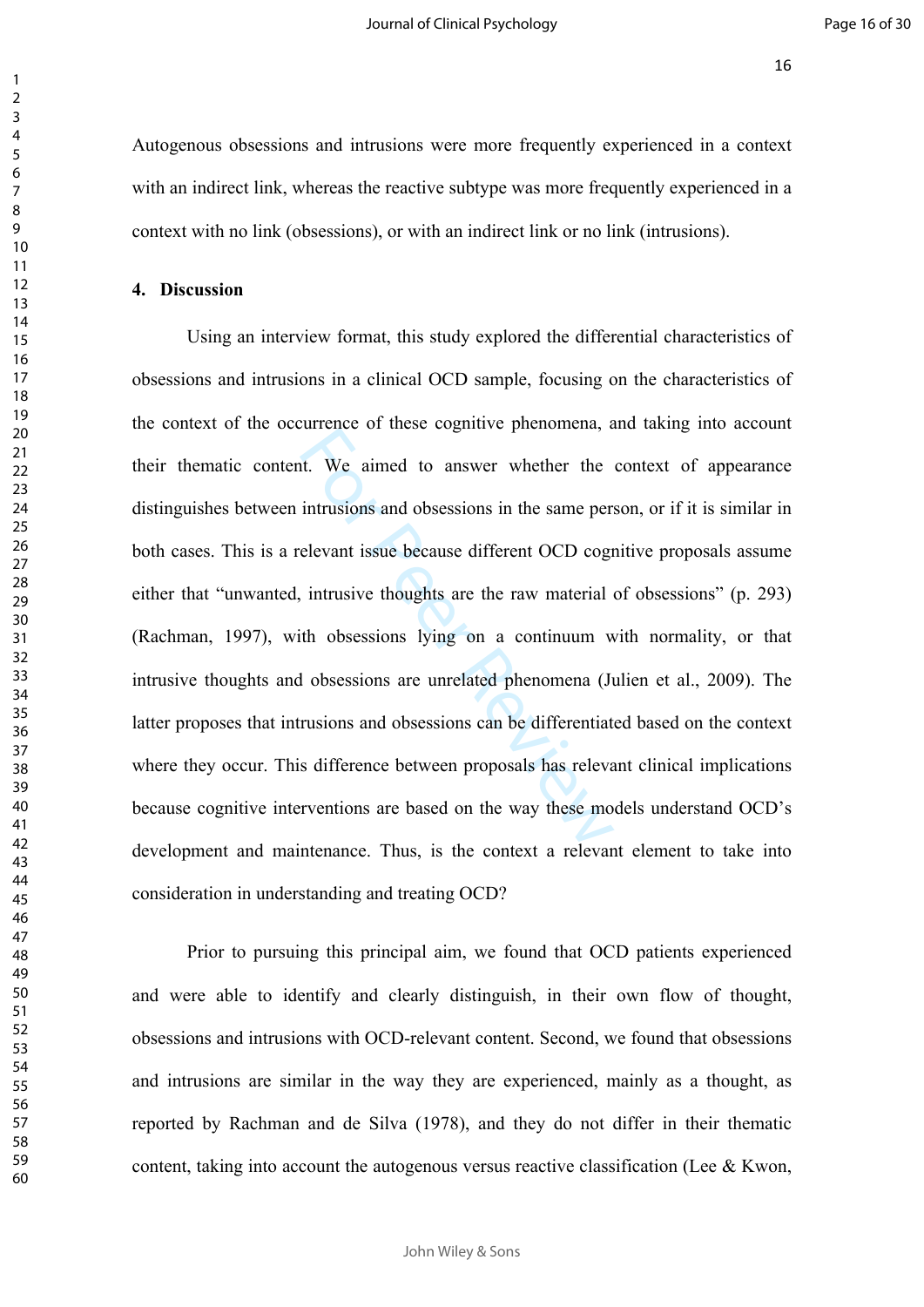oth intrusions and obsessions at the sam<br>mena are similar in form and content but d<br>ng the continuum hypothesis. Moreover, therefore, the<br>perienced by the OCD sample is similar t<br>on-clinical samples using the INPIOS-2<sup>ne</sup><br> 2003). Third, also as expected, obsessions were experienced more frequently, associated with more negative emotions and interference, more difficult to control, and, in general, associated with more dysfunctional appraisals than the intrusions experienced by the same patients. Although our results showed differences between intrusions and obsessions on all the dysfunctional appraisals, the greatest differences appeared in the importance of the thoughts dimension; patients considered that their obsessions were important simply because they had them. Thus, the results support, first, that OCD patients experience both intrusions and obsessions at the same time, suggesting that these cognitive phenomena are similar in form and content but differ in the way they are experienced, supporting the continuum hypothesis. Moreover, the results show that the way intrusions are experienced by the OCD sample is similar to what was reported in previous studies by non-clinical samples using the INPIOS-2nd part (see for example García-Soriano & Belloch (2013)), and different from the way obsessions are experienced. This is a relevant result because research testing the continuum proposal has frequently compared intrusions experienced by non-clinical individuals with obsessions experienced by clinical patients (e.g., Morillo, Belloch, & García-Soriano, 2007; Rachman & de Silva, 1978), rather than comparing these cognitive phenomena in the same person.

 Regarding our main objective, exploring the context where obsessions and intrusions emerge, we defined the context in a broad way, including different elements such as mood, life events experienced, or what the person was doing, and we appraised it at two different moments: at the onset and the last time it was experienced. Our focus was to evaluate the first time these cognitive phenomena appear because differences between cognitive OCD models have to do with the development of the obsessions. The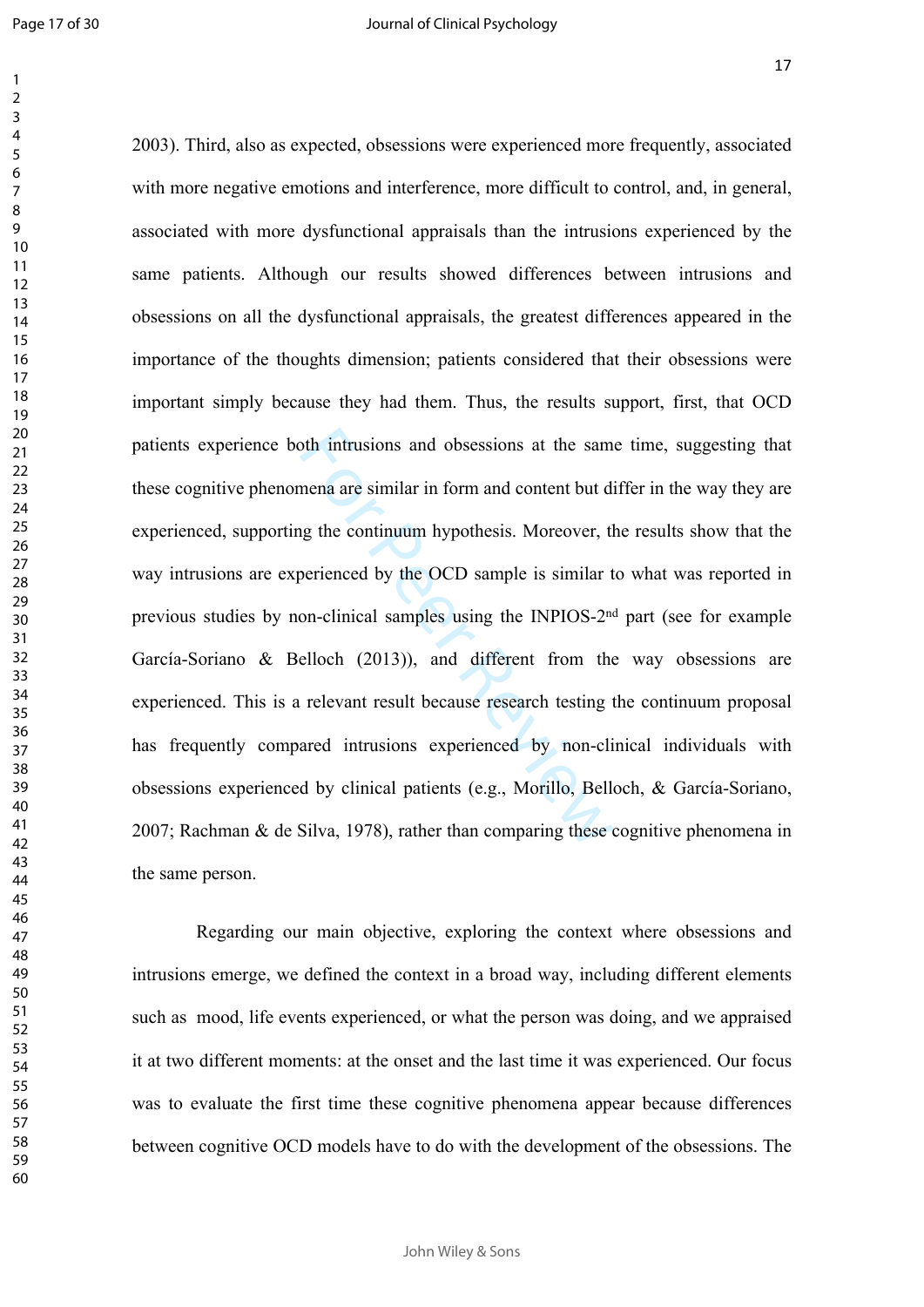description and comparison of the first emergence of an intrusion and obsession could be interpreted differently from different cognitive perspectives. Based on a continuum proposal, it can be interpreted as the comparison between the first time an intrusion that remained an intrusion appeared, the first time an intrusion that later developed into an obsession appeared, or the first occurrence of two unrelated phenomena, an intrusion and an obsession.

D patient was experiencing negative mood<br>most of the obsessions and half of the int<br>of different negative life events, most<br>l events is similar to what was reported ir<br>about stressful life events in the year pre<br>ch, Cabedo Our results suggest that at the onset, both obsessions and intrusions emerged in a context where the OCD patient was experiencing negative mood and higher stress levels than usual. Moreover, most of the obsessions and half of the intrusions were associated with the experience of different negative life events, mostly personal. The high prevalence of stressful events is similar to what was reported in previous studies when asking OCD patients about stressful life events in the year preceding the onset of the OCD (Roncero, Belloch, Cabedo, & Carrió, 2017; Rosso, Albert, Asinari, Bogetto, & Maina, 2012). Rowa, Purdon, Summerfeldt, and Antony (2005) also reported a significant link between experiencing life events/ concerns and the occurrence of the most and least upsetting obsession in OCD patients. We found a tendency for a greater number of patients to report a negative mood state, their stress was higher than usual, and they had experienced a stressful life event associated with their obsession rather than their intrusion. However, these differences were not significant, and so our hypothesis was not fully supported.

Regarding the association between the cognitive phenomena and the evidence from the context linking it, or not, to the immediate reality, the data support our main hypothesis; that is, obsessions occur more frequently in "inappropriate" contexts. In fact, in the majority of the obsessions reported, the information from the context did not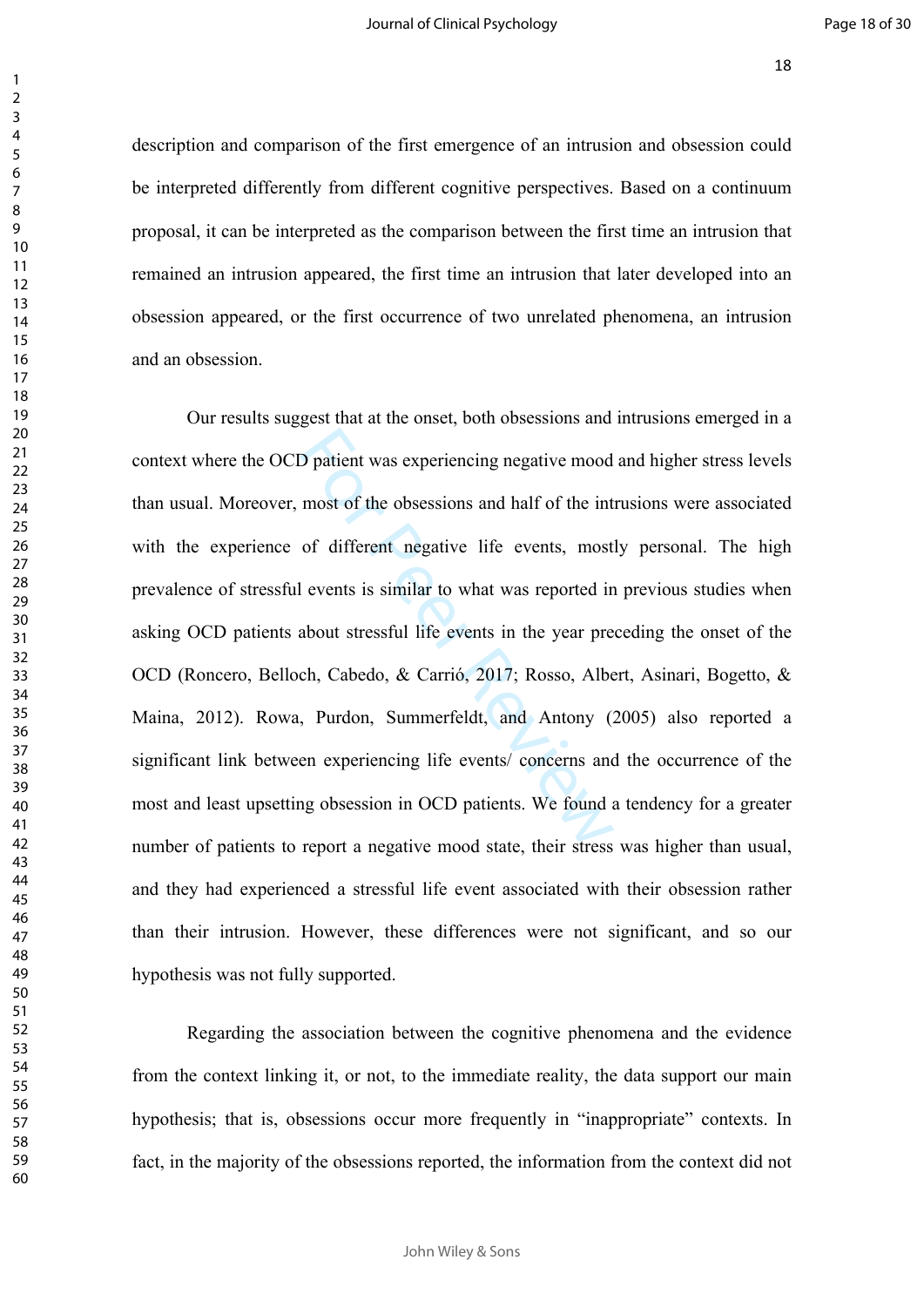$\mathbf{1}$  $\overline{2}$  $\overline{3}$  $\overline{4}$  $\overline{7}$ 

exts. Our results seem to suggest that the d obsessions regarding the information of potential reality, at least between the intru-<br>Fernandian relative, at least between the intru-<br>Fernandian relative and support the no-<br>w justify its content. Specifically, most of these obsessions appear in a context with an indirect link, and only a small part appear out of the blue. These data do not support the idea of obsessions being mostly spontaneous in origin. However, when we analyzed the context of the onset of the intrusions, we observed a similar pattern; 92.2% of the intrusions appeared in "inappropriate" contexts. This percentage is higher than the percentages reported by Julien et al. (2009) (42%) or Audet et al. (2016) (68.9%) in their respective studies. Hence, contrary to expectations, intrusions did not often emerge in "appropriate" contexts. Our results seem to suggest that there are no differences between intrusions and obsessions regarding the information or evidence provided by the context about their potential reality, at least between the intrusions and obsessions of clinical OCD samples. Hence, whereas the data support the notion that obsessions are frequently associated with inappropriate contexts (indirect link, no link), there was no evidence that intrusions were more frequently associated with appropriate contexts (direct link), compared to obsessions. In fact, only around 8% of intrusions (and 7% of obsessions) had a direct link with the context, that is, appeared in a context with evidence supporting the intrusion. This percentage is lower than what was reported in previous studies. For example, Julien et al. (2009) reported that 57% of intrusive thoughts and 33% of obsessions maintained a direct link with the evidence from the context, and Audet et al. (2016) reported that 26.6% of the intrusions appeared in contexts with direct evidence for the potential reality of the intrusion. Methodological differences between studies could partially explain these results. For example, in the data reported by Julien et al. (2009) or Audet et al. (2016), the participants rated the type of association between their cognitive phenomena and the evidence from the here and now, rather than an external clinician, as in the present study. Moreover, the intrusions described in these studies were experienced by non-clinical participants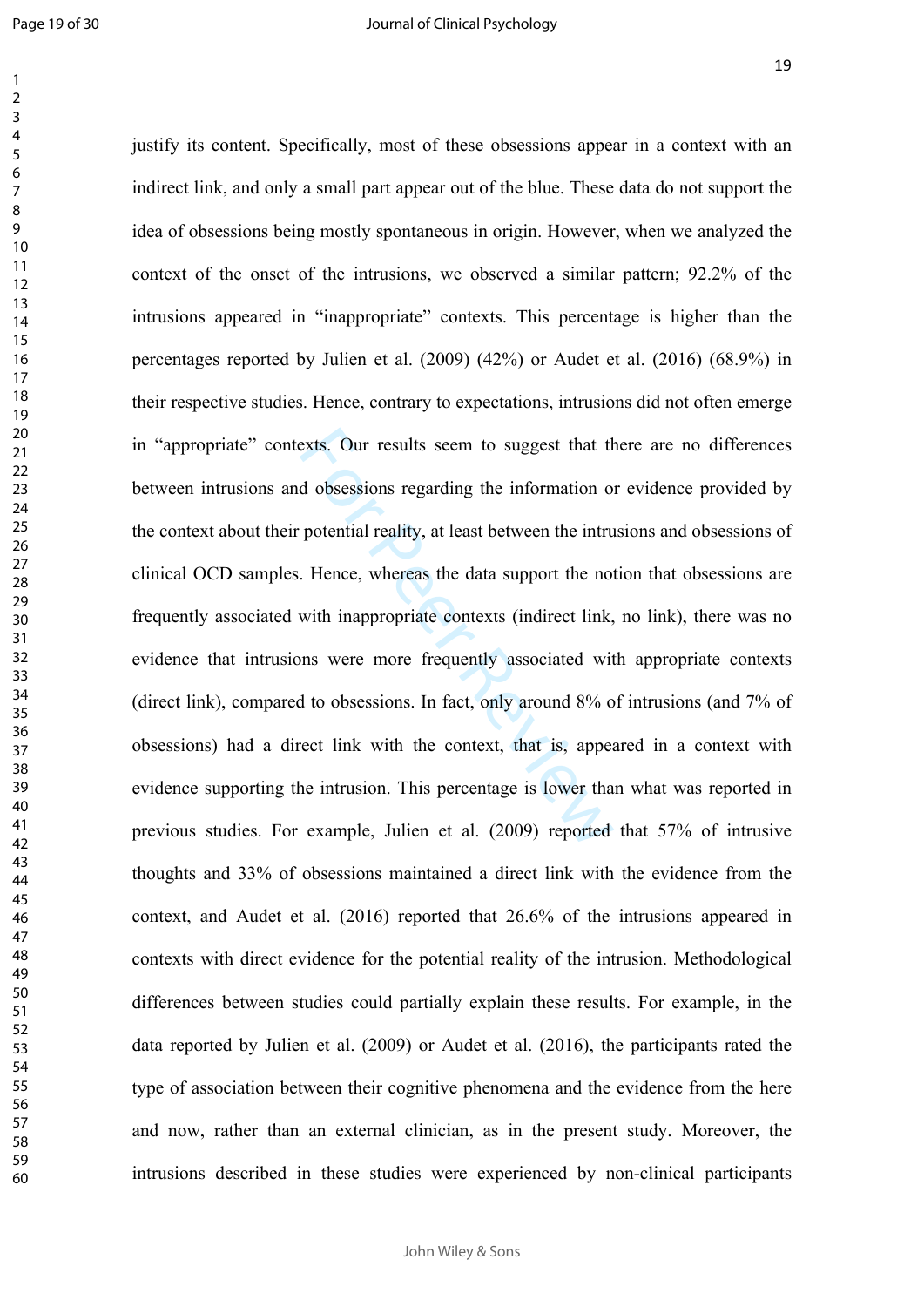is provided to them to be too inconclusive<br>xtreme" categories ("no link" and "direct l<br>ducing the variability. However, the meth<br>other studies (Audet et al., 2016), where pa<br>nation as possible about the context where<br>was i (Audet et al., 2016; Julien et al., 2009) and not by OCD patients, as in the present study, and not all of these intrusions were OCD relevant (Audet et al., 2016). Importantly, although Audet et al. (2016) asked about the context "when it (intrusion) started", Julien et al. (2009) evaluated the most frequent context of the three most disturbing intrusions. Patients were probably not thinking about the first time they appeared, as in our study. In the present study, raters frequently chose the "indirect link" to categorize the context of the occurrence of obsessions and intrusions. It is possible that raters considered the contextual information provided to them to be too inconclusive to allocate it to any of the remaining more "extreme" categories ("no link" and "direct link"), thus favoring the "indirect link" and reducing the variability. However, the methodology was similar to what was reported in other studies (Audet et al., 2016), where patients were encouraged to give as much information as possible about the context where the intrusion/ obsession appeared (e.g., *when was it?, where were you?, what where you doing?, can you remember any relevant event that was happening or happened recently in your life at that time?)*. All this information was provided to the raters, and interrater agreement was substantial.

When we asked participants about the context of the obsessions and intrusions the last time they experienced them, several differences did emerge. Although both obsessions and intrusions emerged more frequently in "inappropriate" contexts, there were differences between obsessions and intrusions, with the former appearing more out of context than intrusions, as suggested by earlier proposals (Clark & Inozu, 2014). This could be due to the fact that obsessions emerge in a more automatic way as time goes by and the disorder worsens or is more firmly established. Dysfunctional appraisals of earlier intrusions that are associated with indirect evidence from the context may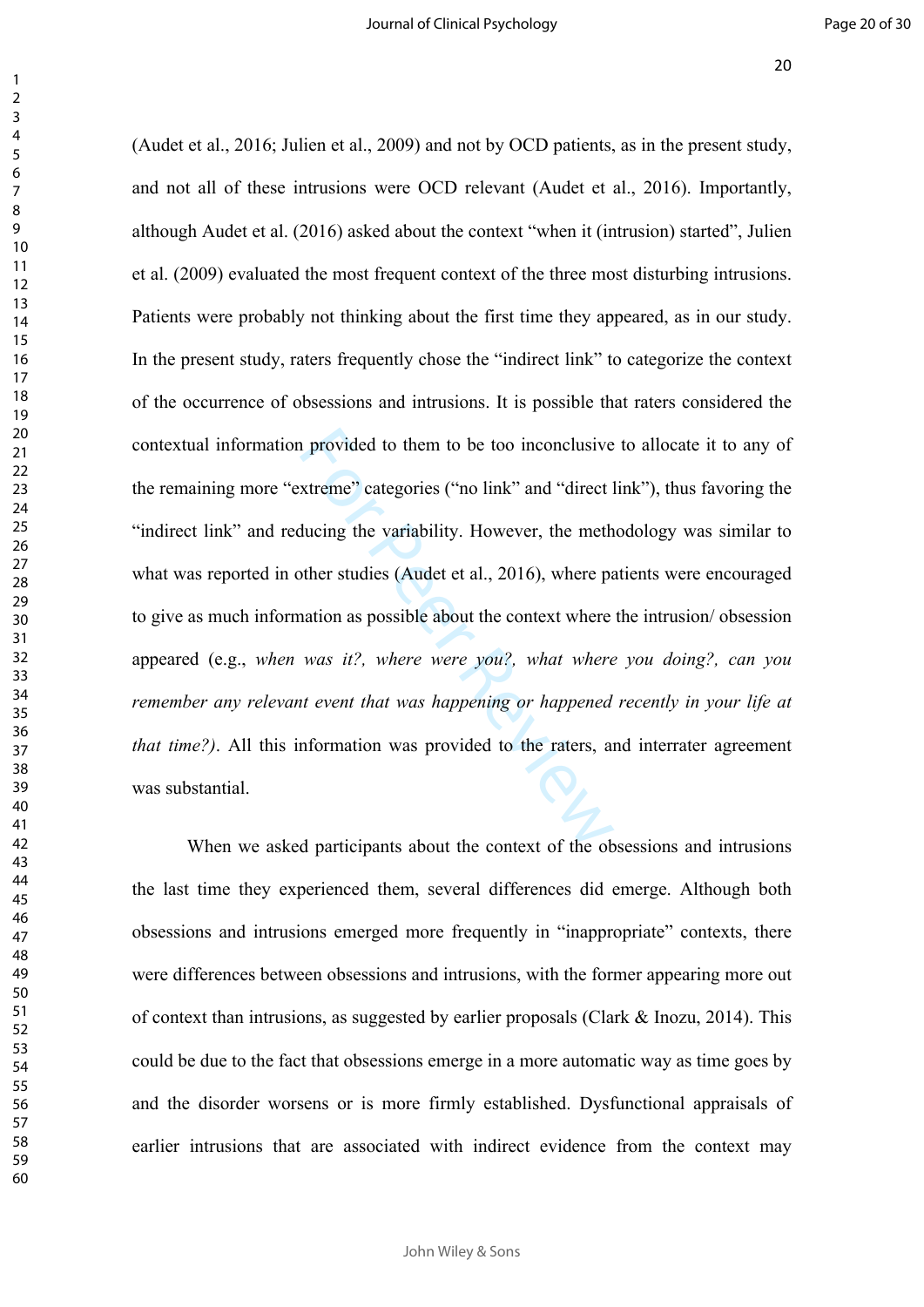> 

facilitate the intrusion's development into an obsession that appears out of the blue. Another explanation may be that the OCD reasoning process becomes more elaborated with time, giving the obsession greater credibility and a greater presence in the patient's mind. The more real the obsession seems to the patient, the more likely it is to appear without any external cue.

reactive obsessions/ intrusions do not different context the last time they appear. However<br>nesized by the autogenous versus reactive<br>ests that autogenous intrusions/ obse<br>h no link with the context- than reactive<br>tive" to Finally, we aimed to test whether evidence from the context was different depending on the thematic content of the cognitive phenomena. Results show that, at the onset, autogenous and reactive obsessions/ intrusions do not differ in their context, but they do differ in their context the last time they appear. However, the differences are not in the direction hypothesized by the autogenous versus reactive proposal (Lee  $\&$  Kwon, 2003), which suggests that autogenous intrusions/ obsessions emerge more spontaneously -or with no link with the context- than reactive intrusions/ obsessions, which are more "reactive" to triggers. In fact, our results suggest almost the opposite; autogenous obsessions and intrusions appear mostly in contexts with (indirect) associations with the content, whereas reactive obsessions mostly appear spontaneously. That is, it is more frequent for autogenous obsessions (e.g., I am a pedophile) to appear associated with a trigger (e.g., seeing my little baby without clothes when changing a diaper), and for reactive obsessions (e.g., I could be responsible for a misfortune) to appear spontaneously (e.g., while going for a walk with friends). Other results did not support Lee and Kwon's (2003) proposal about the context (Julien et al., 2009). In fact, Lee, Lee, Kim, Kwon, and Telch (2005) reported that autogenous and reactive intrusions, compared to worries, did not differ in the identifiability of the triggers that evoked them. However, reactive intrusions were associated with higher scores on "I clearly know what evokes this thought".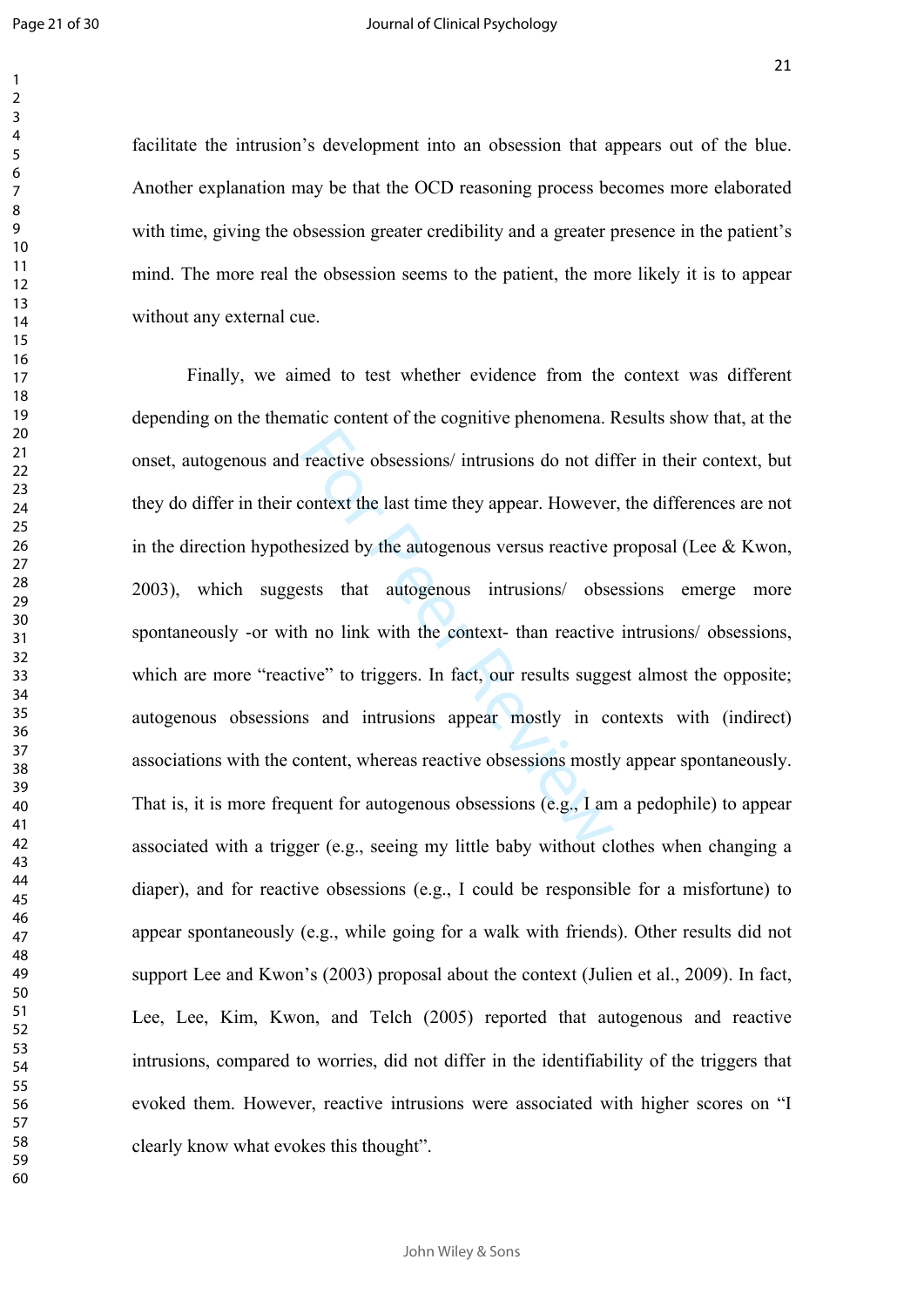rence between obsessions and intrusion<br>nterview, allowing us to be more sure of<br>performance intrusting approximate intrusting e, and dysfunctional appraisals. These data<br>with patients who appraised their obses<br>ated their i This study has some limitations. First, the data obtained are retrospective and based on subjective patient reports. Second, although we have a relatively large OCD sample, larger than what was used in previous studies, in the different analyses the sample size changed and decreased because not all the patients remembered the context of their most upsetting obsession and intrusion. Moreover, we could not be completely sure that all the intrusions reported by patients were really "intrusions" and not less upsetting obsessions, although great effort was made to ensure that participants understood the difference between obsessions and intrusions, and the data were obtained through an interview, allowing us to be more sure of participants' answers. Moreover, the data collected support differences between intrusions and obsessions in frequency, interference, and dysfunctional appraisals. These data are similar to those reported previously with patients who appraised their obsessions and non-clinical individuals who evaluated their intrusions, also using the questions on the INPIOS-2nd part (Emerson, Heapy, & Garcia-Soriano, 2018; García-Soriano, Roncero, Perpiñá, & Belloch, 2014; García-Soriano & Belloch, 2013).

#### **5. Conclusions**

Despite these limitations, the present study makes a contribution to the literature by using a relatively big clinical OCD sample and exploring, through an interview, the relevant and complex issue of the context where intrusions appear, which has been proposed as relevant in the development and maintenance of OCD, but has been understudied in the research to date. The use of structured interviews to assess intrusions and obsessions allows as to approach these cognitive phenomena in an ecological way and avoid the methodological difficulties of using self-report questionnaires and experimental approaches to measure intrusive thoughts (Clark &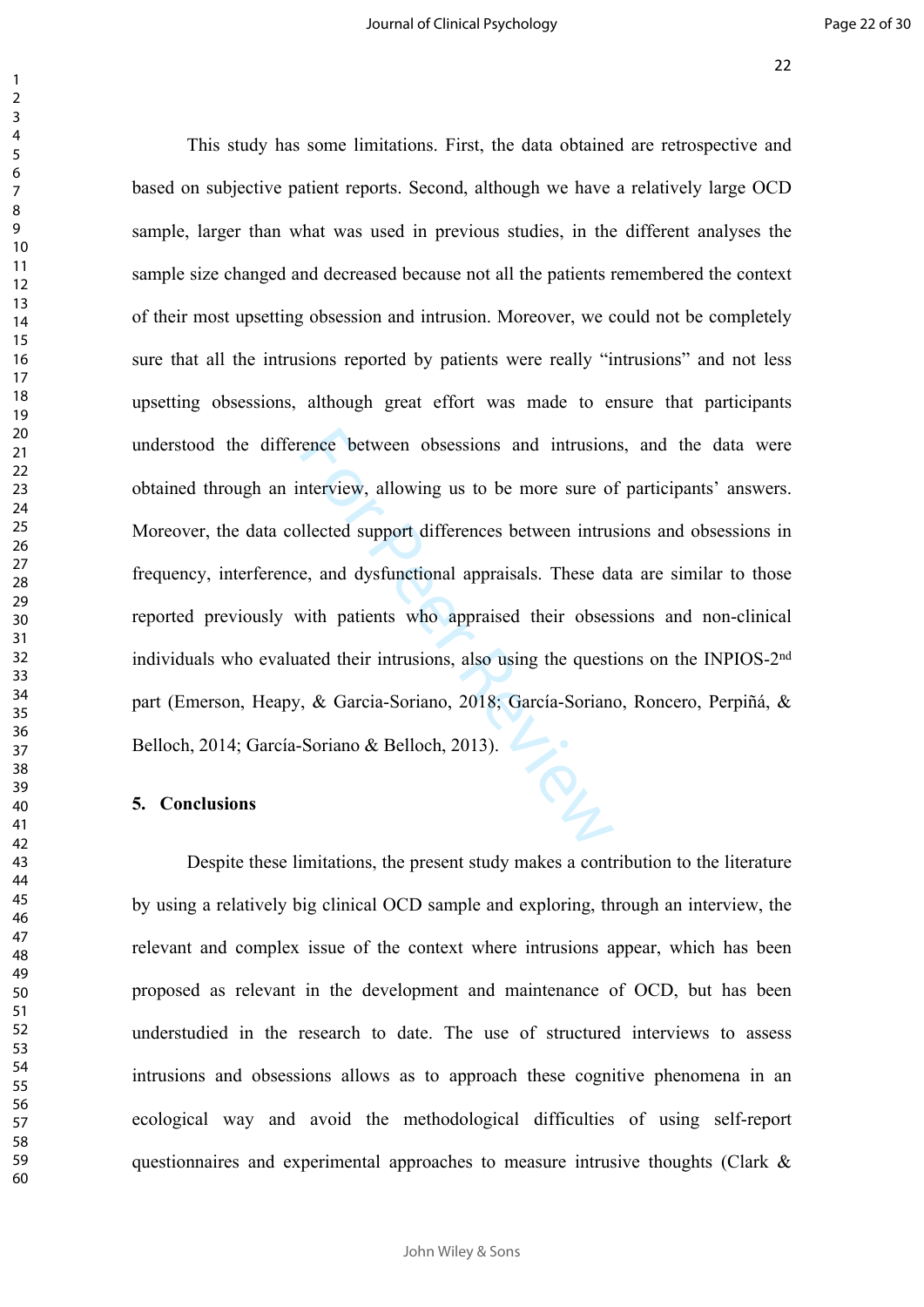$\mathbf{1}$  $\overline{2}$  $\overline{3}$  $\overline{4}$  $\overline{7}$ 

that become obsessions. Instead, the resu<br>a similar context, characterized by a ne<br>al, diverse stressful events, and often son<br>b, the results suggest that once the obsessic<br>or with an indirect association with the<br>g the qu Radomsky, 2014). Moreover, this study analyzed the context of obsessions and intrusions in the same patient, and it differentiated between the first and last time they were experienced, allowing us to compare changes in the context across time. This is important because current cognitive OCD models are based on the differentiation between intrusive thoughts and obsessions, making this research especially relevant for both the theoretical basis of OCD and clinical practice. Taken together, our results suggest that the context may not be a key issue in differentiating intrusions that remain intrusions from those that become obsessions. Instead, the results show that cognitive phenomena appear in a similar context, characterized by a negative emotional state, higher stress than usual, diverse stressful events, and often some kind of trigger from the context. Moreover, the results suggest that once the obsessions are established, they appear spontaneously or with an indirect association with the context, in the same percentage. Answering the questions by Clark and Inozu (2014), clinical obsessions are not more context inappropriate than nonclinical intrusive thoughts; and at the time of the last occurrence, a higher proportion of obsessions than intrusions are unexpected, spontaneous, and not triggered by an external precipitant, although there are differences depending on the content of the obsession. Autogenous obsessions (and intrusions) appear more frequently in contexts with an indirect relation with the content, and reactive obsessions appear spontaneously. Results could suggest that the intrusions evaluated in this study are "similar" to intrusive thoughts at the moment of emergence, and the appraisals and/or type of reasoning transform them into obsessions that appear more spontaneously. Therefore, the context is a factor that distinguishes between intrusive thoughts and clinical obsessions, not in their emergence, but when the obsession is already established. The results also show that there is a continuum or progression from intrusions to obsessions. Future research should replicate these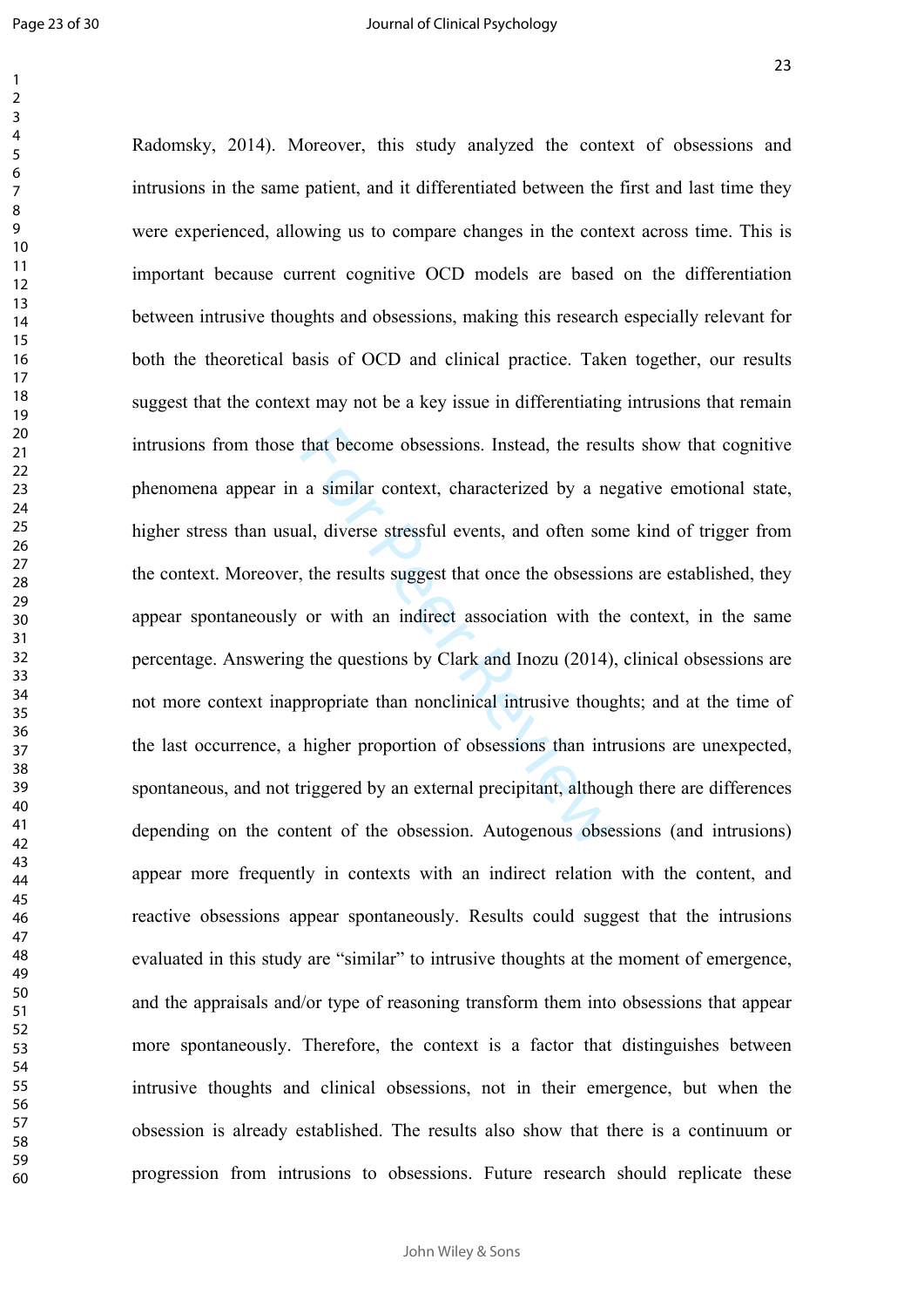findings and explore other possible variables as determinants that can explain differences between intrusive thoughts and obsessions at the onset, such as the role of the self (García-Soriano & Belloch, 2012). Our results show that, in general, obsessions appear in inappropriate contexts. Thus, focusing attention on the context of the occurrence to discredit obsessions in OCD seems to be a useful clinical intervention, providing patients with another cognitive resource to more easily discredit their obsessions.

procedures performed in the study were in<br>
e institutional and/or national research com<br>
ion and its later amendments or comparab<br>
was obtained from all the individual partici<br>
offormed consent was obtained from all the<br>
t **Ethical approval:** All procedures performed in the study were in accordance with the ethical standards of the institutional and/or national research committee and with the 1964 Helsinki declaration and its later amendments or comparable ethical standards. An informed consent was obtained from all the individual participants included in the study.

**Informed consent:** Informed consent was obtained from all the individual participants included in the study.

**Funding.** Funding for this study was provided by the Ministerio de Ciencia, Innovación y Universidades of Spain [Grant RTI2018-098349-B-I00]. The Ministerio de Ciencia, Innovación y Universidades of Spain had no role in the study design, collection, analysis or interpretation of the data, writing of the manuscript, or the decision to submit the paper for publication.

### **Declaration of conflicts of interest**: none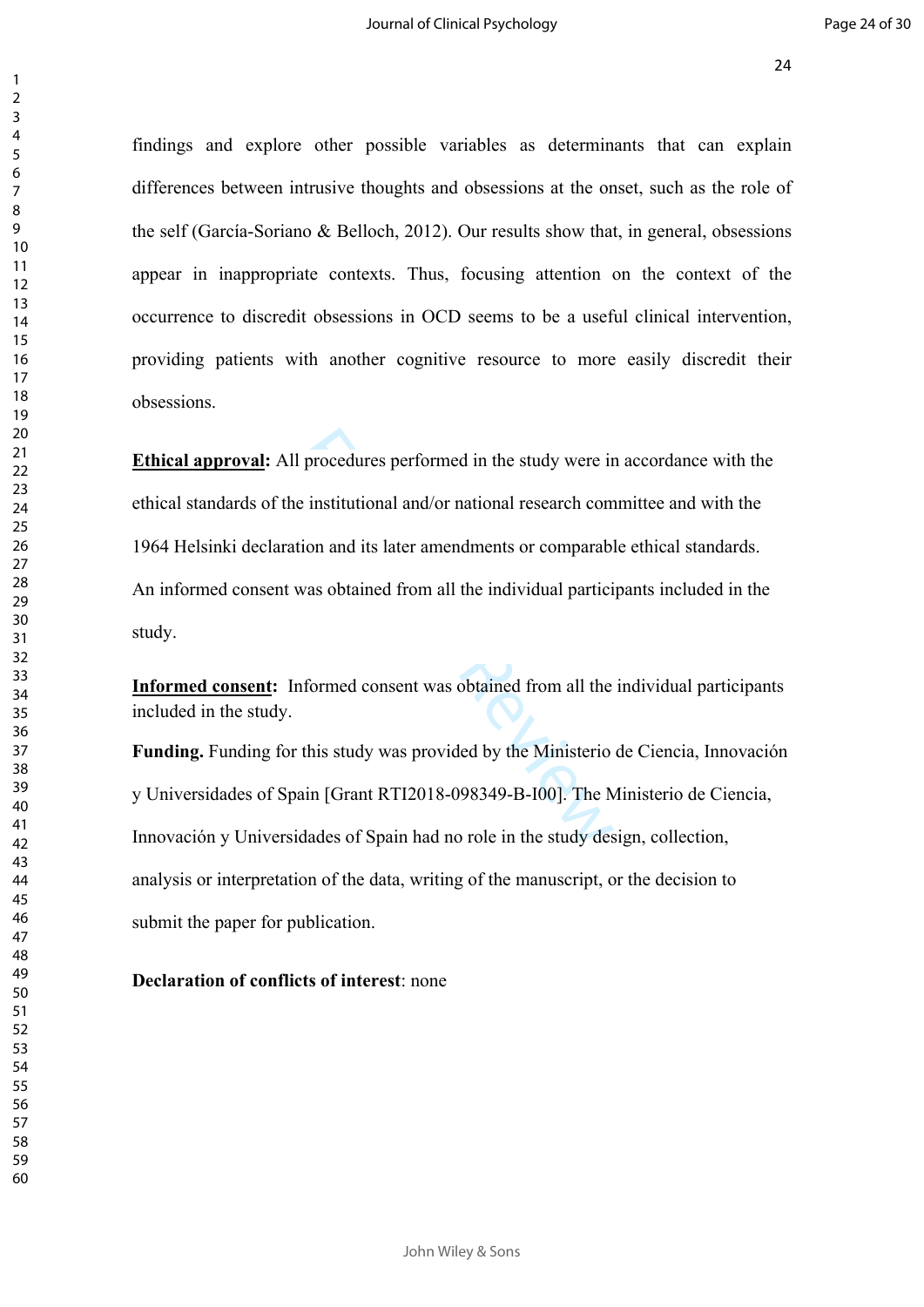## **References**

- Aardema, F., & O'Connor, K. (2007). The Menace Within: Obsessions and the Self. *Journal of Cognitive Psychotherapy: An International Quarterly*, *21*(3), 182–197. https://doi.org/10.1891/088983907781494573
- American Psychiatric Association. (2013). *Diagnostic and statistical manual of mental disorders (DSM-5)*. American Psychiatric Pub.Audet, J.-S., Aardema, F., & Moulding, R. (2016). Contextual determinants of intrusions and obsessions: The role of ego-dystonicity and the reality of obsessional thoughts. *Journal of Obsessive-Compulsive and Related Disorders*, *9*(April), 96–106. https://doi.org/10.1016/j.jocrd.2016.04.003
- Aybar-Zurita, R. (2007). Factores estresantes y familia de riesgo social. *Formación Médica Continuada En Atención Primaria*, *14*, 60–74. https://doi.org/https://doi.org/10.1016/S1134-2072(07)74020-3
- Belloch, A., Morillo, C., & García-Soriano, G. (2007). Obsessive themes, evaluative appraisals, and thought control strategies : Testing the autogenous-reactive model of obsessions 1. *International Journal of Clinical and Health Psychology*, *7*, 5–20.
- Clark, D.A. (2004). *Cognitive-behavioural therapy for OCD*. New York: The Guildford Press.
- da En Atención Primaria, 14, 60–74.<br>ps://doi.org/10.1016/S1134-2072(07)7402<br>C., & García-Soriano, G. (2007). Obsess<br>iought control strategies : Testing the automorphic ontrol strategies : Testing the automorphic of Clinic Clark, D A., & Inozu, M. (2014). Unwanted intrusive thoughts: Cultural, contextual, covariational, and characterological determinants of diversity. *Journal of Obsessive-Compulsive and Related Disorders*, *3*(2), 195–204. https://doi.org/10.1016/j.jocrd.2014.02.002
- Clark, David A., & Radomsky, A. S. (2014). Introduction: A global perspective on unwanted intrusive thoughts. *Journal of Obsessive-Compulsive and Related Disorders*, *3*(3), 265–268. https://doi.org/10.1016/j.jocrd.2014.02.001
- Cohen, J. (1988). *Statistical power analysis for the behavioral sciences* (2nd ed.). Hillsdale, NJ: Lawrence Earlbaum Associates.
- Di Nardo, P. A., Brown, T. A., & Barlow, D. H. (1994). *Anxiety Disorders Interview Schedule for DSM-IV: Lifetime version (ADIS-IV-L)*. (Graywind Publications Inc., Ed.) (Graywind P). New York. USA.: Graywind Publications Inc.
- Emerson, L. M., Heapy, C., & Garcia-Soriano, G. (2018). Which Facets of Mindfulness Protect Individuals from the Negative Experiences of Obsessive Intrusive Thoughts? *Mindfulness*, *9*(4), 1170–1180. https://doi.org/10.1007/s12671-017- 0854-3
- García-Soriano, G. (2008). Obsessional Intrusive Thoughts Inventory (INPIOS). *Retrieved from PsycTESTS.* https://doi.org/10.1037/t23131-000
- García-Soriano, G., Roncero, M., Perpiñá, C., & Belloch, A. (2014). Intrusive thoughts in obsessive-compulsive disorder and eating disorder patients: A differential analysis. *European Eating Disorders Review*, *22*(3). https://doi.org/10.1002/erv.2285
- García-Soriano, G., & Belloch, A. (2012). Exploring the role of obsessive-compulsive relevant self-worth contingencies in obsessive-compulsive disorder patients. *Psychiatry Research*, *198*(1), 94–99.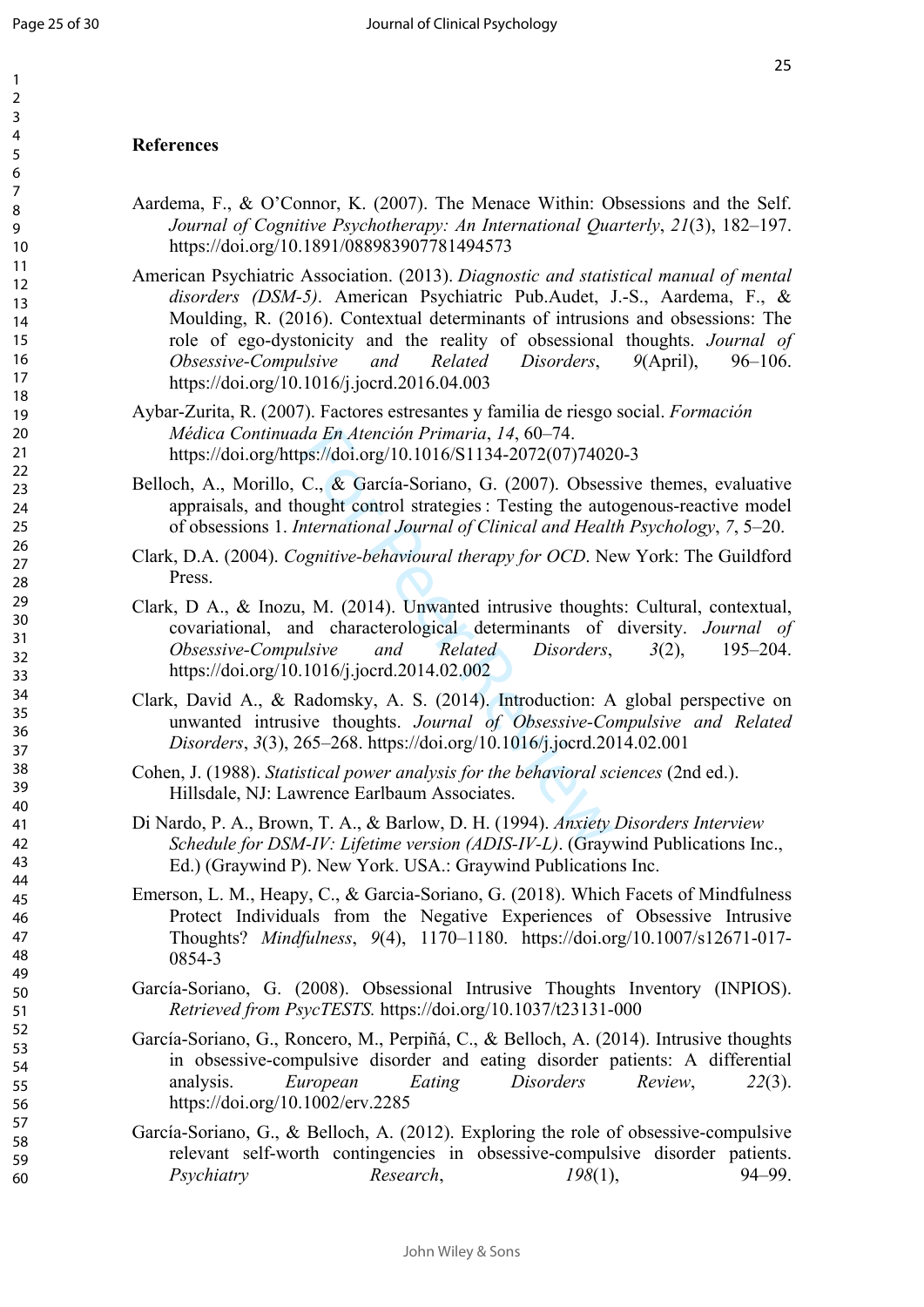26

https://doi.org/10.1016/j.psychres.2011.11.011

- García-Soriano, G., & Belloch, A. (2013). Symptom dimensions in obsessivecompulsive disorder: differences in distress, interference, appraisals and neutralizing strategies. *Journal of Behavior Therapy and Experimental Psychiatry*, *44*(4), 441–448. https://doi.org/10.1016/j.jbtep.2013.05.005
- García-Soriano, G. Belloch, A., Morillo, C., & Clark, D. a. (2011). Symptom dimensions in obsessive-compulsive disorder: from normal cognitive intrusions to clinical obsessions. *Journal of Anxiety Disorders*, *25*(4), 474–482. https://doi.org/10.1016/j.janxdis.2010.11.012
- Julien, D., O'Connor, K. P., & Aardema, F. (2007). Intrusive thoughts, obsessions, and appraisals in obsessive-compulsive disorder: a critical review. *Clinical Psychology Review*, *27*(3), 366–383. https://doi.org/10.1016/j.cpr.2006.12.004
- Julien, D., O'Connor, K. P., & Aardema, F. (2009). Intrusions related to obsessivecompulsive disorder: a question of content or context? *Journal of Clinical Psychology*, *65*, 709–722. https://doi.org/10.1002/jclp
- Lee, H-J, & Kwon, S.-M. (2003). Two different types of obsession: autogenous obsessions and reactive obsessions. *Behaviour Research and Therapy*, *41*(1), 11– 29. Retrieved from http://www.ncbi.nlm.nih.gov/pubmed/12488117
- Lee, H., & Kwon, S. (2003). Two different types of obsession : autogenous obsessions and reactive obsessions. *Behaviour Research and Therapy*, *41*, 11–29.
- K. P., & Aardema, F. (2009). Intrusion<br>rder: a question of content or context<br>709–722. https://doi.org/10.1002/jclp<br>S.-M. (2003). Two different types of<br>aactive obsessions. *Behaviour Research a*<br>m http://www.ncbi.nlm.nih Lee, Han-Joo, Lee, S.-H., Kim, H.-S., Kwon, S.-M., & Telch, M. J. (2005). A comparison of autogenous/reactive obsessions and worry in a nonclinical population: a test of the continuum hypothesis. *Behaviour Research and Therapy*, *43*(8), 999–1010. https://doi.org/10.1016/j.brat.2004.06.017
- Llorens-Aguilar, S., & García-Soriano, G. (2016). Semi-structured interview of obsessions and intrusive thoughts in OCD. Non-published document.: Nonpublished document.
- Morillo, C., Belloch, A., & García-Soriano, G. (2007). Clinical obsessions in obsessivecompulsive patients and obsession-relevant intrusive thoughts in non-clinical, depressed and anxious subjects: where are the differences? *Behaviour Research and Therapy*, *45*(6), 1319–1333. https://doi.org/10.1016/j.brat.2006.11.005
- Purdon, C. L., & Clark, D. A. (1993). Obsessive intrusive thoughts in nonclinical subjects. Part I. Content and relation with depressive, anxious and obsessional symptoms. *Behaviour Research and Therapy*, *31*(8), 713–720.
- Rachman, S. (1997). A cognitive theory of obsessions. *Behaviour Research and Therapy*, *35*(9), 793–802.
- Rachman, S. J., & de Silva, P. (1978). Abnormal and normal obsessions. *Behaviour Research and Therapy*, *16*, 233–248.
- Radomsky, A. S., Alcolado, G. M., Abramowitz, J. S., Alonso, P., Belloch, A., Bouvard, M., … Wong, W. (2014). Part 1—You can run but you can't hide: Intrusive thoughts on six continents. *Journal of Obsessive-Compulsive and Related Disorders*, *3*(3), 269–279. https://doi.org/10.1016/j.jocrd.2013.09.002
- Rassin, E., Cougle, J. R., & Muris, P. (2007). Content difference between normal and abnormal obsessions. *Behaviour Research and Therapy*, *45*(11), 2800–2803.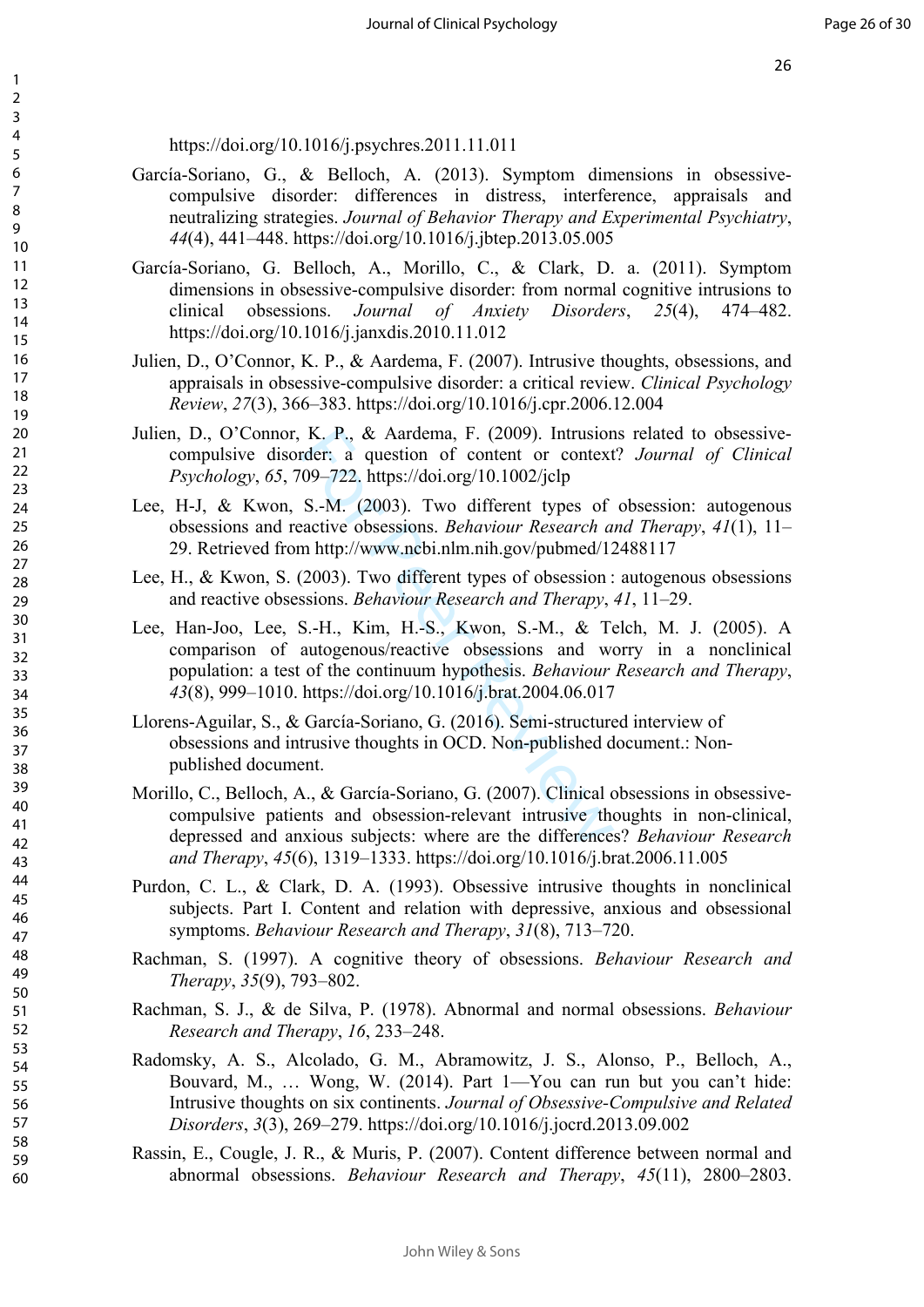https://doi.org/10.1016/j.brat.2007.07.006

- Rassin, E., & Muris, P. (2007). Abnormal and normal obsessions: a reconsideration. *Behaviour Research and Therapy*, *45*(5), 1065–1070. https://doi.org/10.1016/j.brat.2006.05.005
- Roncero, M., Belloch, A., Cabedo, E., & Carrió, C. (2017). Sucesos vitales estresantes en el inicio del trastorno obsesivo-compulsivo: un estudio retrospectivo. *Revista Argentina De Clinica Psicologica*, *XXVI*(II). https://doi.org/10.24205/03276716.2017.1016
- Rosso, G., Albert, U., Asinari, G. F., Bogetto, F., & Maina, G. (2012). Stressful life events and obsessive-compulsive disorder: Clinical features and symptom dimensions. *Psychiatry Research*, *197*(3), 259–264. https://doi.org/10.1016/j.psychres.2011.10.005
- Rowa, K., Purdon, C., Summerfeldt, L. J., & Antony, M. M. (2005). Why are some obsessions more upsetting than others? *Behaviour Research and Therapy*, *43*(11), 1453–1465. https://doi.org/10.1016/j.brat.2004.11.003
- Salkovskis, P. M. (1985). Obsessional-compulsive problems: A cognitive-behavioural analysis. *Behaviour Research and Therapy*, *23*, 571–583.

Particle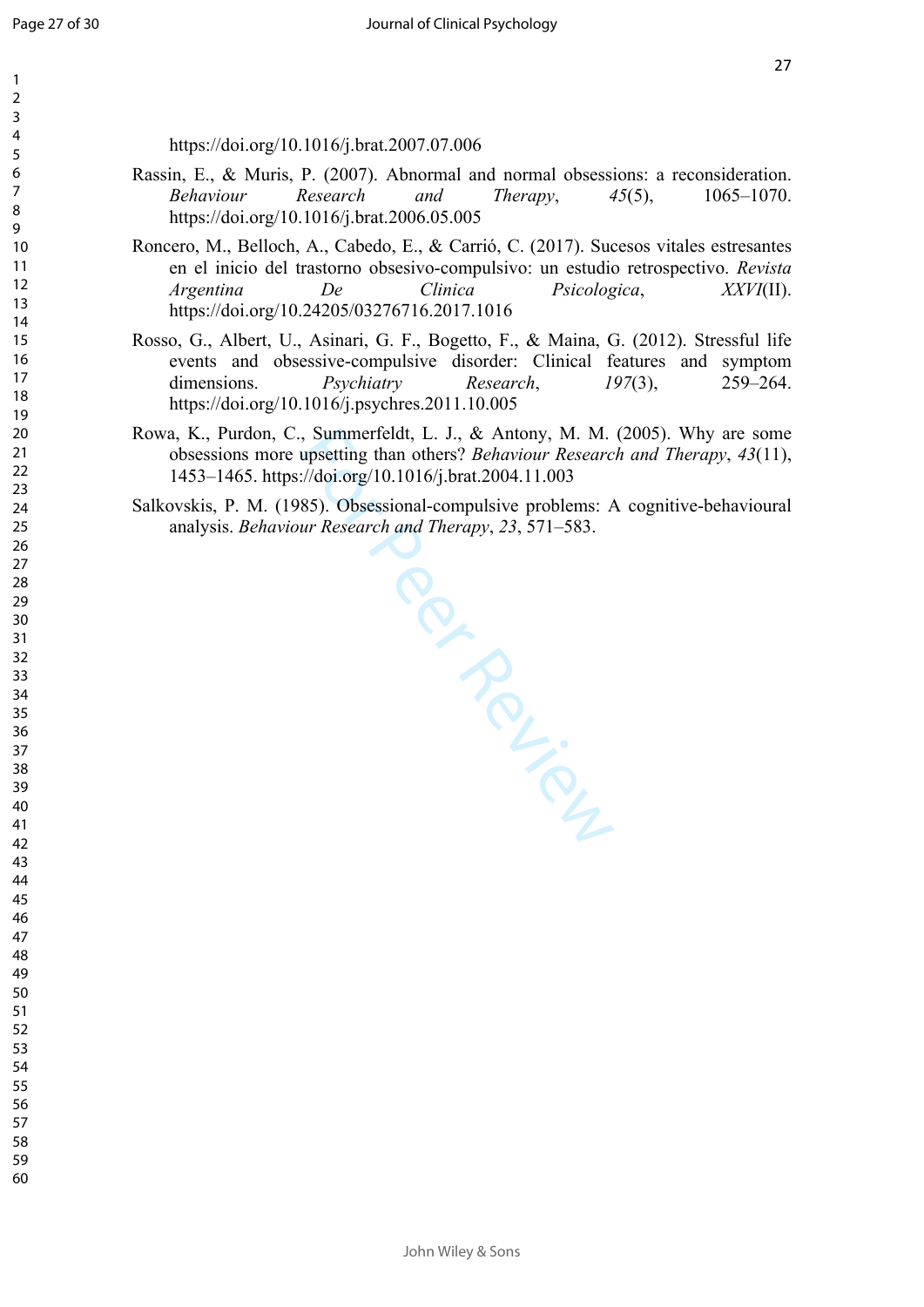| 3                                         |
|-------------------------------------------|
| 4                                         |
| 5                                         |
| 6                                         |
|                                           |
|                                           |
| 8                                         |
| $\mathbf$<br>€                            |
| 10                                        |
| 1<br>1                                    |
| 1<br>$\overline{2}$                       |
| 13                                        |
|                                           |
| 1<br>4                                    |
| 15                                        |
| 16                                        |
| 17                                        |
| 18                                        |
| 19                                        |
|                                           |
| 20                                        |
| $\overline{21}$                           |
| $\overline{2}$<br>$\overline{2}$          |
| $\overline{2}$<br>3                       |
| $\frac{24}{3}$                            |
| 25                                        |
|                                           |
| 26                                        |
| $^{27}$                                   |
| 28                                        |
| 29                                        |
| 30                                        |
| $\overline{\textbf{3}}$                   |
|                                           |
| $\overline{\mathbf{3}}$<br>$\overline{2}$ |
| $\overline{\mathbf{3}}$<br>3              |
| 34                                        |
| 35                                        |
| 36                                        |
| 37                                        |
|                                           |
| 38                                        |
| 39                                        |
| $\overline{10}$                           |
| 41                                        |
| 42                                        |
| ξ<br>4.                                   |
|                                           |
| 44                                        |
| 45                                        |
| 46                                        |
| 4.                                        |
| 48                                        |
| 49<br>€                                   |
| 50                                        |
|                                           |
| 51                                        |
| c<br>5<br>2                               |
| 5<br>ξ                                    |
| c<br>$\frac{1}{2}$                        |
| c<br>$\frac{1}{2}$                        |
| 56                                        |
|                                           |
| c<br>λ,                                   |

 

> Table 1. Paired *t* test comparing the functional consequences of the obsession and intrusion in the patients diagnosed with OCD.

|                                     | Obsession  | Intrusion  | $t_{(65)}$  | d    |
|-------------------------------------|------------|------------|-------------|------|
|                                     | $(N=66)$   | $(N=66)$   |             |      |
| Unpleasantness                      | 3.51(0.63) | 1.59(0.92) | $15.215***$ | 2.43 |
| Negative emotional reactions        | 3.11(0.78) | 1.25(0.79) | 12.682***   | 2.36 |
| (anxiety and sadness mean)          |            |            |             |      |
| Difficult to control & interference | 3.10(0.83) | 1.16(1.30) | $10.782***$ | 1.77 |
| Dysfunctional appraisals (total     | 2.74(0.75) | 1.42(0.93) | 7.993***    | 1.56 |
| score mean)                         |            |            |             |      |
| Thought importance                  | 3.43(0.70) | 1.42(1.08) | $12.203***$ | 2.20 |
| Thought-action fusion moral         | 1.75(1.52) | 0.84(1.21) | $4.058***$  | 0.66 |
| Thought-action fusion likelihood    | 1.83(1.44) | 0.90(1.12) | 4.249***    | 0.72 |
| Responsibility                      | 2.89(1.25) | 1.90(1.12) | $4.560***$  | 0.83 |
| Control Importance                  | 3.24(0.96) | 1.56(1.32) | $9.045***$  | 1.45 |
| Overestimation of threat            | 2.90(1.33) | 1.75(1.44) | $5.605***$  | 0.82 |
| Intolerance of uncertainty          | 3.13(1.09) | 1.62(1.27) | $7.556***$  | 1.27 |

*Note.* Data are offered as means (SD).  $p < .05$ ;  $p < .01$ ;  $p < .01$ ;  $p < .001$ . *N*=66 because only

Per Person

those patients reporting both an obsession and an intrusion are included in the analyses.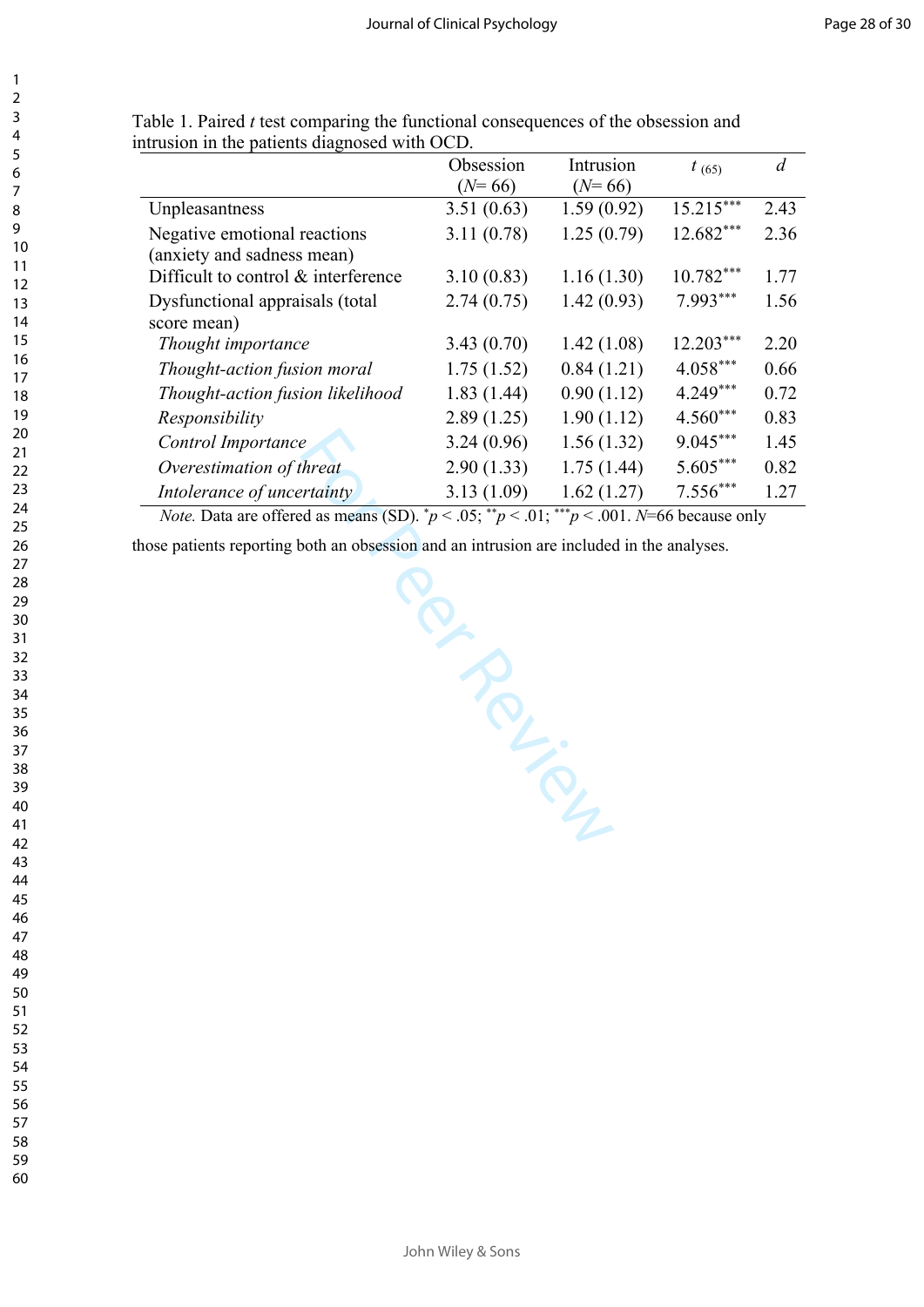| Context       | Onset of appearance   |                       | Last appearance       |                       |  |
|---------------|-----------------------|-----------------------|-----------------------|-----------------------|--|
|               | Obsession<br>$(n=56)$ | Intrusion<br>$(n=38)$ | Obsession<br>$(n=67)$ | Intrusion<br>$(n=60)$ |  |
| Direct link   | $7.1\%$ (4)           | $7.9\%$ (3)           | $3\%$ (2)             | $6.7\%$ (4)           |  |
| Indirect link | $67.9\%$ (38)         | $71.1\% (27)$         | $49.3\%$ (33)         | $66.7\%$ (40)         |  |
| No link       | $25\%$ (14)           | $21.1\%$ (8)          | $47.8\%$ (32)         | $26.7\%$ (16)         |  |

## Table 2. Description of the context of occurrence of intrusions and obsessions

*Note*. Data as % (n). Data calculated for those patients that remembered the context of

the appearance of their obsession/ intrusion.

TON PROPILLIPS